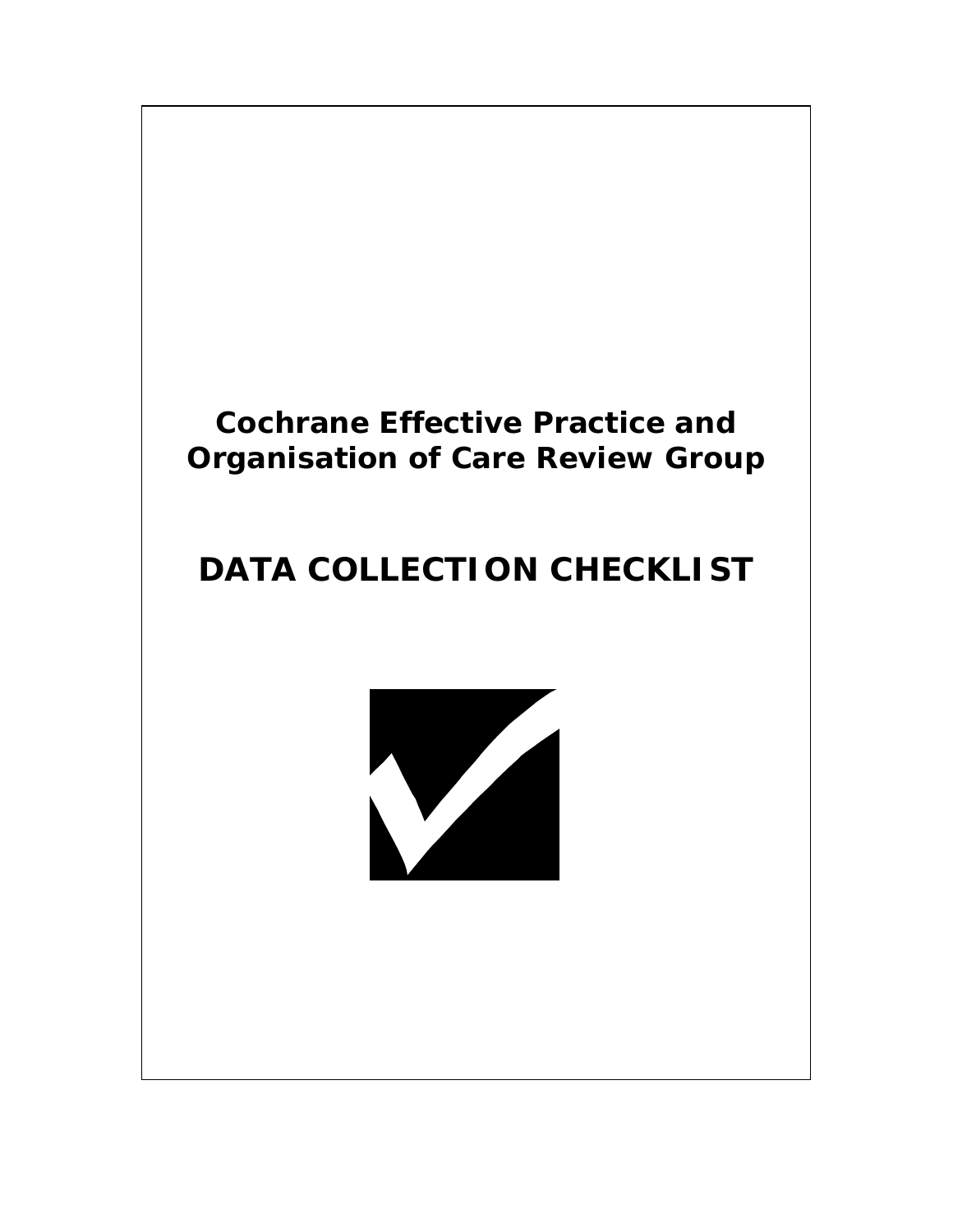# **Cochrane Effective Practice and Organisation of Care Review Group (EPOC)**

# **Data Collection Checklist**

# **CONTENTS**

| <b>I</b> tem | <b>Introduction</b>                         | Page<br>$5 - 6$ |
|--------------|---------------------------------------------|-----------------|
| 1            | Inclusion criteria*                         | $7 - 8$         |
| 1.1          | Study design*                               | 7               |
| 1.1.1        | Randomised controlled trial*                |                 |
| 1.1.2        | Controlled clinical trial*                  |                 |
| 1.1.3        | Controlled before and after study*          |                 |
| 1.1.4        | Interrupted time series*                    |                 |
| 1.2          | Methodological inclusion criteria*          | 8               |
| 2            | Interventions*                              | $9 - 12$        |
| 2.1          | Type of intervention                        | 9               |
| 2.1.1        | Professional interventions*                 | 9               |
| 2.1.2        | Financial interventions*                    | 10              |
| 2.1.2.1      | Provider interventions*                     |                 |
| 2.1.2.2      | Patient interventions*                      |                 |
| 2.1.3        | Organisational interventions*               | 11              |
| 2.1.3.1      | Provider orientated interventions*          |                 |
| 2.1.3.2      | Patient orientated interventions*           |                 |
| 2.1.3.3      | Structural interventions*                   |                 |
| 2.1.4        | Regulatory interventions*                   | 12              |
| 2.2          | Controls*                                   | 13              |
| 3            | Type of targeted behaviour*                 | 13              |
| 4            | Participants*                               | $14 - 15$       |
| 4.1          | Characteristics of participating providers* | 14              |
| 4.1.1        | Profession*                                 |                 |
| <b>I</b> tem |                                             | Page            |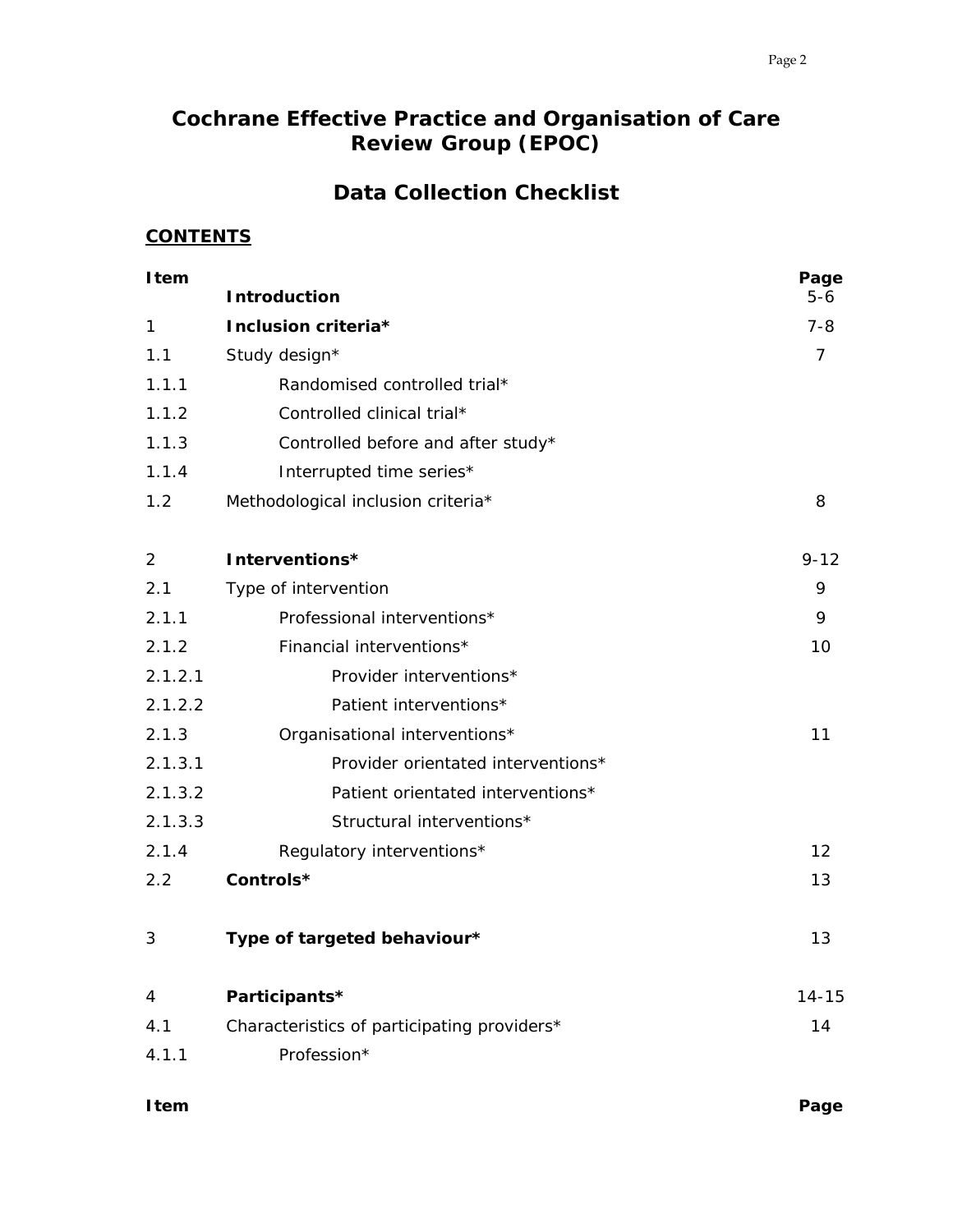- 4.1.3 Clinical speciality\*
- 4.1.4 Age
- 4.1.5 Time since graduation
- 4.2 Characteristics of participating patients\* 15
- 4.2.1 Clinical problem\*
- 4.2.2 Other patient characteristics
- 4.2.3 Number of patients included in the study\*
- 5 **Setting\*** 16
- 5.1 Reimbursement system
- 5.2 Location of care\*
- 5.3 Academic Status\*
- 5.4 Country\*
- 5.5 Proportion of eligible providers from the sampling frame\*

| 6 | Methods* |  |
|---|----------|--|
|   |          |  |

- 6.1 Unit of allocation\*
- 6.2 Unit of analysis\*
- 6.3 Power calculation\*
- 6.4 Quality criteria\* 17-22

| 6.4.1 | Quality criteria for randomised controlled trials (RCT) and<br>controlled clinical trials (CCT)* | 17 |
|-------|--------------------------------------------------------------------------------------------------|----|
| 6.4.2 | Quality criteria for controlled before and after (CBA) designs*                                  | 19 |
| 6.4.3 | Quality criteria for interrupted time series (ITS) designs*                                      | 20 |
| 6.4.4 | Consumer involvement*                                                                            | 22 |

7 **Prospective identification by investigators of barriers to change** 22

| 8   | Intervention*                        | 23-25 |
|-----|--------------------------------------|-------|
| 8.1 | Characteristics of the intervention* |       |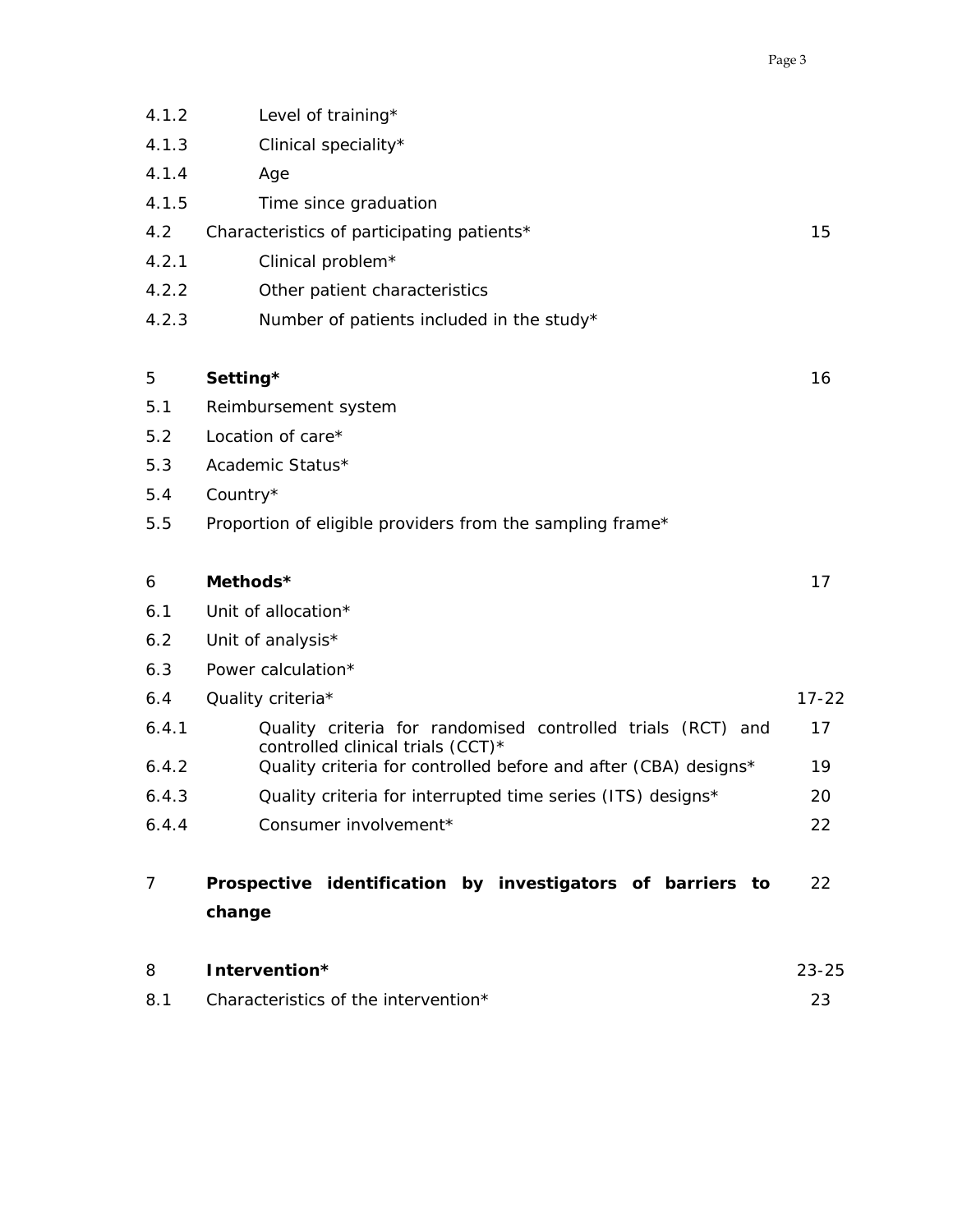| <b>I</b> tem |                                                                                             | Page      |
|--------------|---------------------------------------------------------------------------------------------|-----------|
| 8.2          | Nature of desired change                                                                    |           |
| 8.3          | Format                                                                                      |           |
| 8.4          | Source                                                                                      | 24        |
| 8.5          | implementation of clinical<br>Intervention<br>based<br>upon<br>practice                     |           |
|              | guidelines                                                                                  |           |
| 8.6          | Clinical practice guidelines developed through formal consensus                             |           |
|              | process                                                                                     |           |
| 8.7          | Recipient                                                                                   |           |
| 8.8          | Deliverer                                                                                   |           |
| 8.9          | Timing                                                                                      | 25        |
| 8.10         | Setting of intervention                                                                     |           |
| 8.11         | Source of funding                                                                           |           |
| 8.12         | Ethical approval                                                                            |           |
|              |                                                                                             |           |
| 9            | Outcomes*                                                                                   | 26        |
| 9.1          | Description of the main outcome measure(s)*                                                 |           |
| 9.2          | Length of time during which outcomes were measured after initiation<br>of the intervention* |           |
| 9.3          | Length of post-intervention follow-up period*                                               |           |
| 9.4          | Possible ceiling effect*                                                                    |           |
|              |                                                                                             |           |
| 10           | Results*                                                                                    | $27 - 28$ |
| 10.1         | Randomised controlled trials and controlled clinical trials*                                |           |
| 10.2         | Controlled before and after designs*                                                        |           |
| 10.3         | Interrupted time series*                                                                    |           |

For items marked with \*, please see introduction on page 5.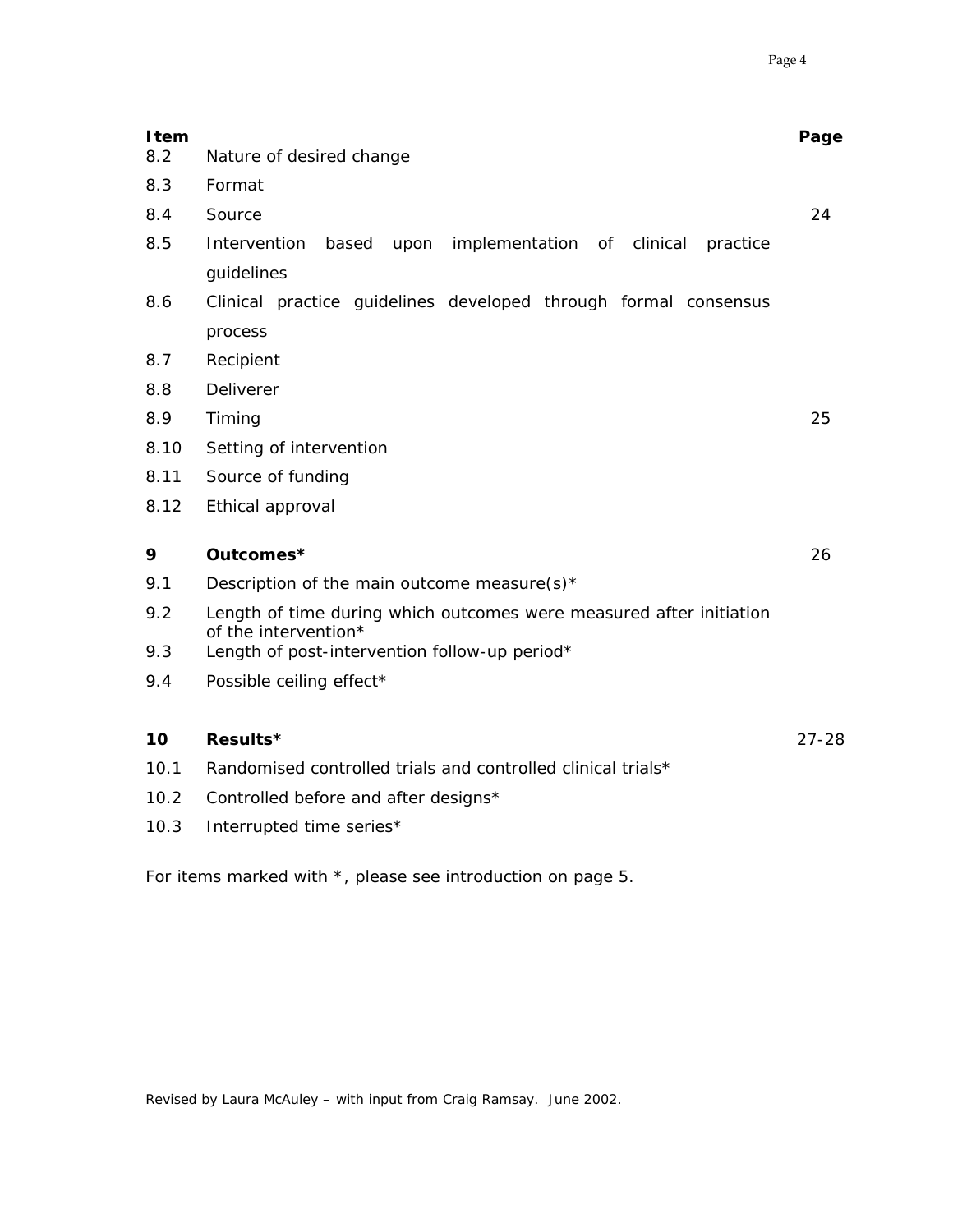# **Cochrane Effective Practice and Organisation of Care Review Group (EPOC)**

Cochrane Effective Practice and Organisation of Care Group (EPOC) Institute of Population Health, University of Ottawa 1 Stewart St. Ottawa, Ontario, Canada K1N 6N5

Alain Mayhew, Review Group Co-ordinator Tel: (613) 562-5800 ext 2361 Fax: (613)562-5659 E-mail: epoc@uottawa.ca or al.mayhew@uottawa.ca

# *INTRODUCTION*

The purpose of the data extraction checklist is to provide a guide to reviewers about the type of relevant information that could be extracted from primary studies. Each review is different and reviewers will need to adapt the checklist to suit their purposes. In order to make reviews useful to readers, certain types of information (for example quality assessments) should be available in all reviews. These standard items are marked with an asterisk (\*).

# **METHODS**

Once relevant studies have been identified for possible inclusion in a review, data regarding inclusion criteria (design, participants, interventions, and outcomes), quality criteria and results should be extracted independently by two reviewers. Other data can be extracted by one reviewer and checked by another. Reviewers should consider how data will be presented in the appropriate software, Review Manager (RevMan). Examples of the Table of Included Studies, and Results Tables are available from the editorial office. These examples illustrate the standard format used by EPOC.

# **Prior to entering data into RevMan, reviewers should check with their assigned contact editor**.

#### **Paper or electronic forms**

Reviewers may choose from a number of different options to record data extraction, including the EPOC 'data collection template' (available in paper and electronic format) and an Idealist database (available from the Blackwell publishing group), incorporating the group's 'register' definition file which is available from the editorial office. Choice of format for data collection will depend upon strategies used for checking data. Reviewers should be aware that data tables created using word processing software cannot be readily transferred into RevMan (at present). If reviewers enter data directly into RevMan, then reviews should be exported frequently for safekeeping.

During data collection, it may be useful for reviewers to indicate the source page numbers against each item recorded as this facilitates later comparisons of extracted data.

Discrepancies between reviewers should be resolved by discussion and any decisions that cannot be resolved easily should be referred to the contact editor for the review.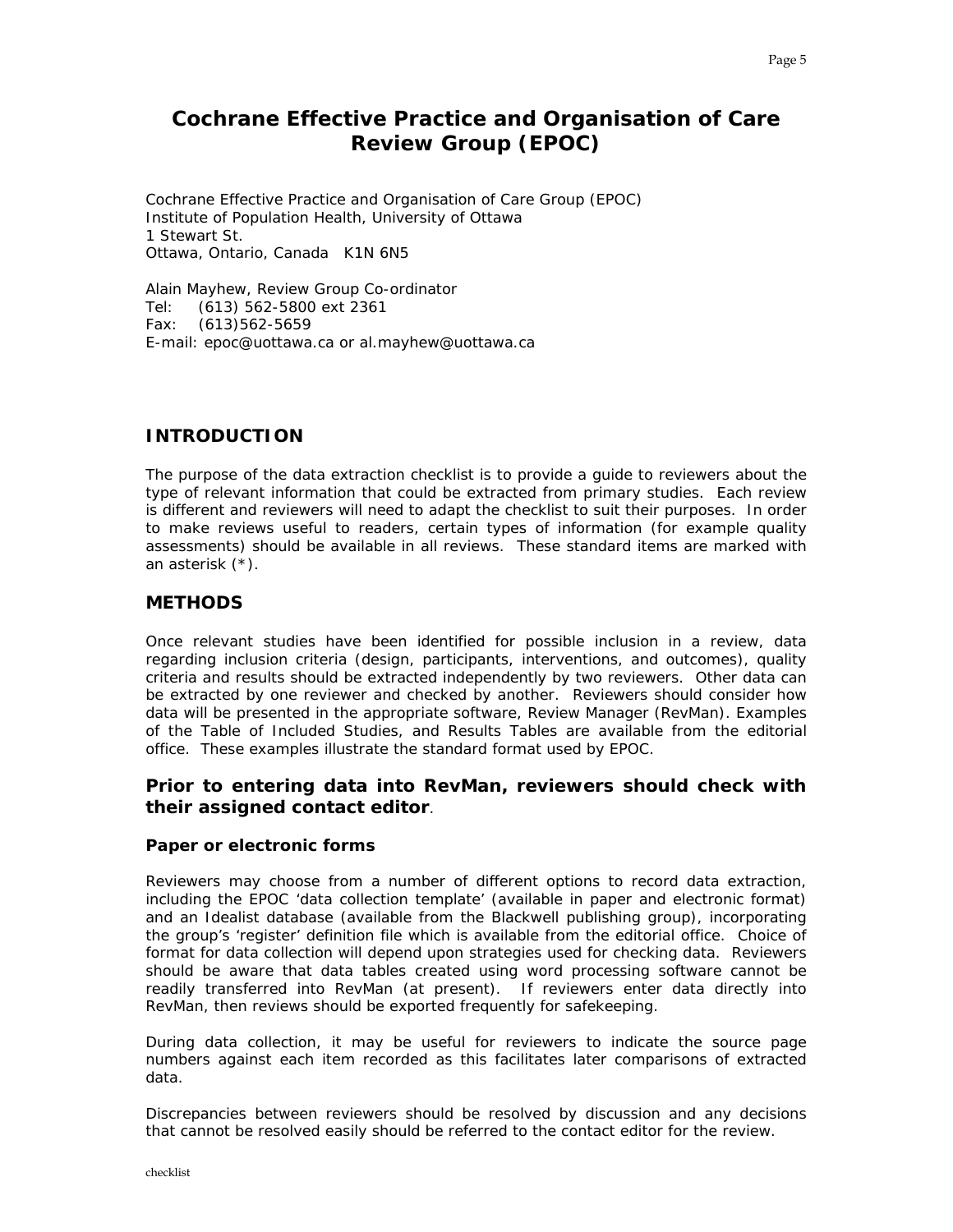Data that is missing or 'not clear' in a published report should be marked clearly on the data collection form. Missing information should be sought from the corresponding author of a paper.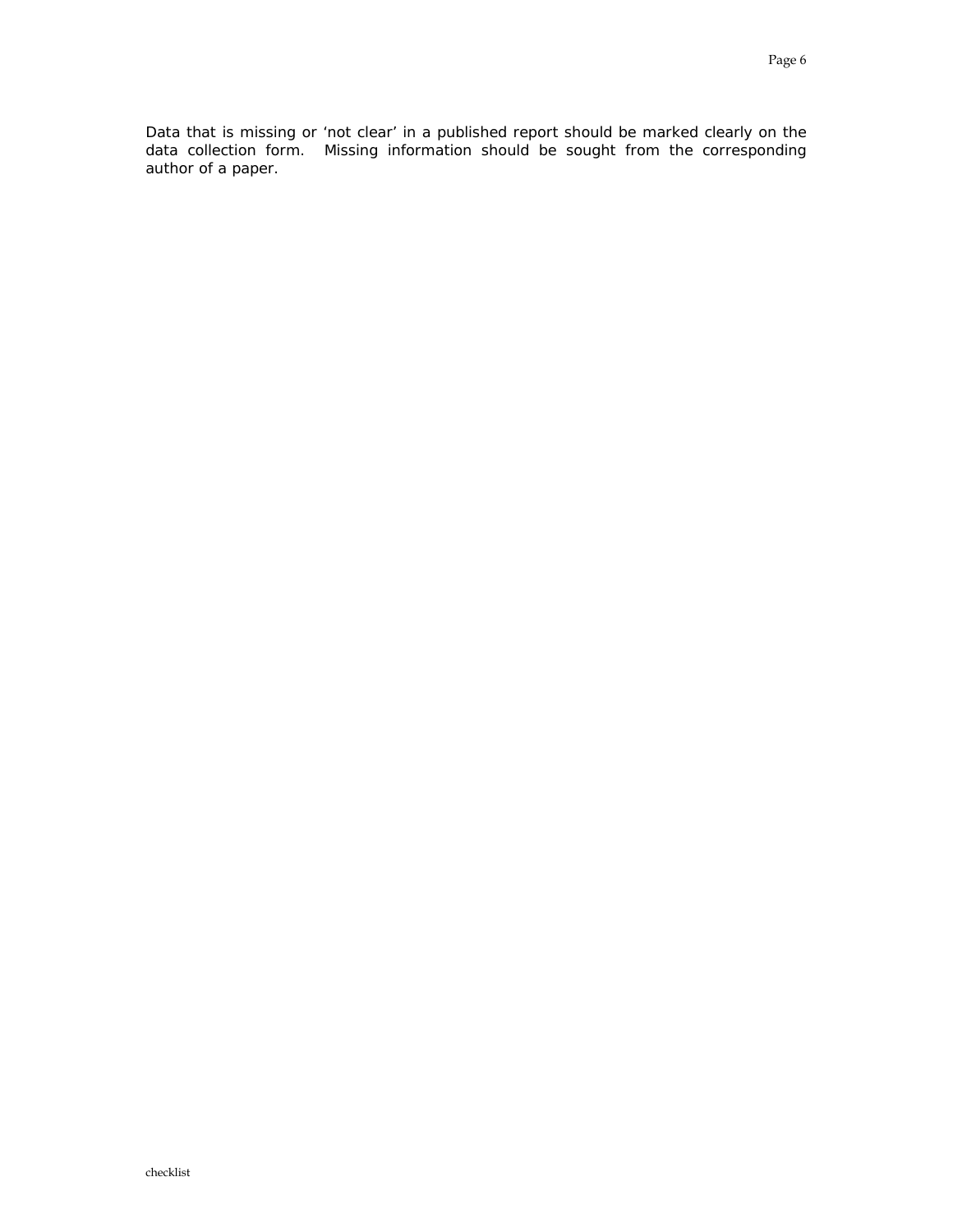# 1. **INCLUSION CRITERIA**

The items 1.1 - 1.2 (inclusive) in this section determine whether a study should be included in an EPOC review.

#### 1.1 **Study design**

The design of the study is (state which):

- 1.1.1 *Randomised controlled trial (RCT)* i.e. a trial in which the participants (or other units) were definitely assigned prospectively to one or two (or more) alternative forms of health care using a process of random allocation (e.g. random number generation, coin flips).
- 1.1.2 *Controlled clinical trial (CCT)* may be a trial in which participants (or other units) were:
	- a) definitely assigned prospectively to one or two (or more) alternative forms of health care using a quasi-random allocation method (e.g. alternation, date of birth, patient identifier) or;
	- b) possibly assigned prospectively to one or two (or more) alternative forms of health care using a process of random or quasi-random allocation.
- 1.1.3 *Controlled before and after study (CBA)* i.e. involvement of intervention and control groups other than by random process, and inclusion of baseline period of assessment of main outcomes. There are three minimum criteria for inclusion of CBAs in EPOC reviews:
	- a) *Contemporaneous data collection* Score DONE pre and post intervention periods for study and control sites are the same. Score NOT CLEAR if it is not clear in the paper, e.g. dates of collection are not mentioned in the text. (N.B. the paper should be discussed with the contact editor for the review before data extraction is undertaken). Score NOT DONE if data collection was not conducted contemporaneously during pre and post intervention periods for study and control sites. b) *Appropriate choice of control site:* Studies using second site as controls: Score DONE if study and control sites are comparable with respect to dominant reimbursement system, level of care, setting of care and academic status.

Score NOT CLEAR if not clear from paper whether study and control sites are comparable. (N.B. the paper should be discussed with the contact editor for the review before data extraction is undertaken).

Score NOT DONE if study and control sites are not comparable.

c) Minimum number of sites:

Score DONE if there are a minimum of two intervention sites and two control sites.

Score NOT DONE if there are less than two intervention sites and two control sites.

- 1.1.4 *Interrupted time series (ITS)* i.e. a change in trend attributable to the intervention. There are two minimum criteria for inclusion of ITS designs in EPOC reviews:
	- a) *Clearly defined point in time when the intervention occurred.*

Score DONE if reported that intervention occurred at a clearly defined point in time.

Score NOT CLEAR if not reported in the paper (will be treated as NOT DONE if information cannot be obtained from the authors).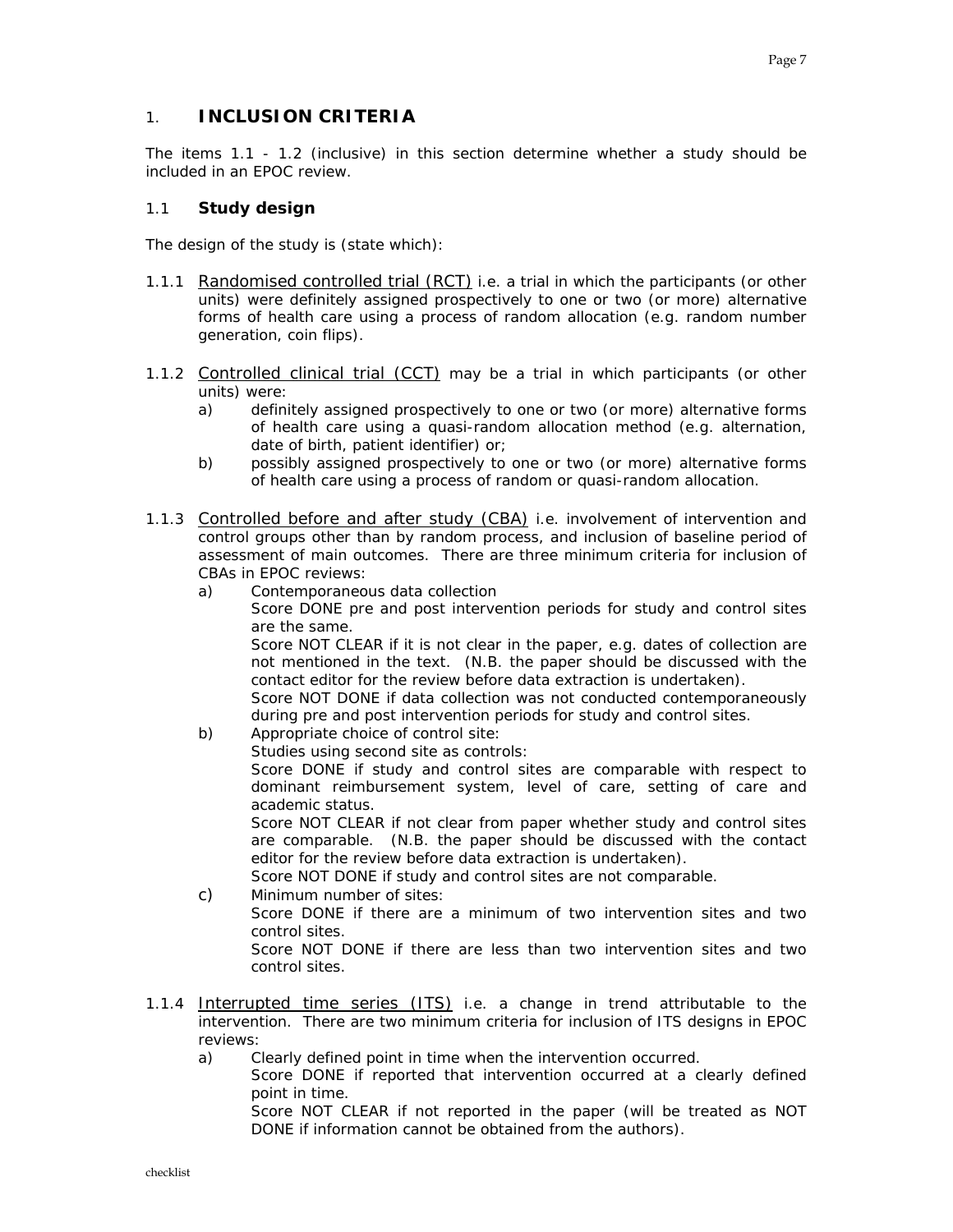Score NOT DONE if reported that intervention did not occur at a clearly defined point in time.

b) *At least three data points before and three after the intervention.*  Score DONE if 3 or more data points before and 3 or more data points recorded after the intervention. Score NOT CLEAR if not specified in paper e.g. number of discrete data points not mentioned in text or tables (will be treated as NOT DONE if information cannot be obtained from the authors). Score NOT DONE if less than 3 data points recorded before and 3 data points recorded after intervention.

*If the study is not any of the above designs, it should not be included in an EPOC review. If you scored NOT DONE for any of the above criteria in item 1.1, the study should not be included in an EPOC review. If reviewers are unsure of the study design, the paper should be discussed with the contact editor for the review before data extraction is undertaken.* 

# 1.2 **Methodological inclusion criteria**

The minimum methodological inclusion criteria across all study designs are:

- a) *The objective measurement of performance/provider behaviour of health/patient outcome(s) in a clinical not test situation.*  Score DONE (e.g. drug levels assessed by a test, performance of providers against pre-set criteria, number of tests ordered, diastolic blood pressure, number of caesarean sections performed etc.). Outcome measures such as provider satisfaction with work or patient satisfaction with care may be included if they are assessed using a questionnaire with known reliability and validity. Score NOT CLEAR (the paper should be discussed with the contact editor for the review before data extraction is undertaken). Score NOT DONE (e.g. self-reported data, measurement of attitudes, beliefs, perceptions or satisfaction). b) *Relevant and interpretable data presented or obtainable.*
- Score DONE if data was presented or obtainable. Score NOT CLEAR (the paper should be discussed with the contact editor for the review before data extraction is undertaken). Score NOT DONE if relevant data was not presented and is clearly unobtainable.

# *If either of the above criteria in item 1.2 is scored as NOT DONE, the study should not be included in an EPOC review.*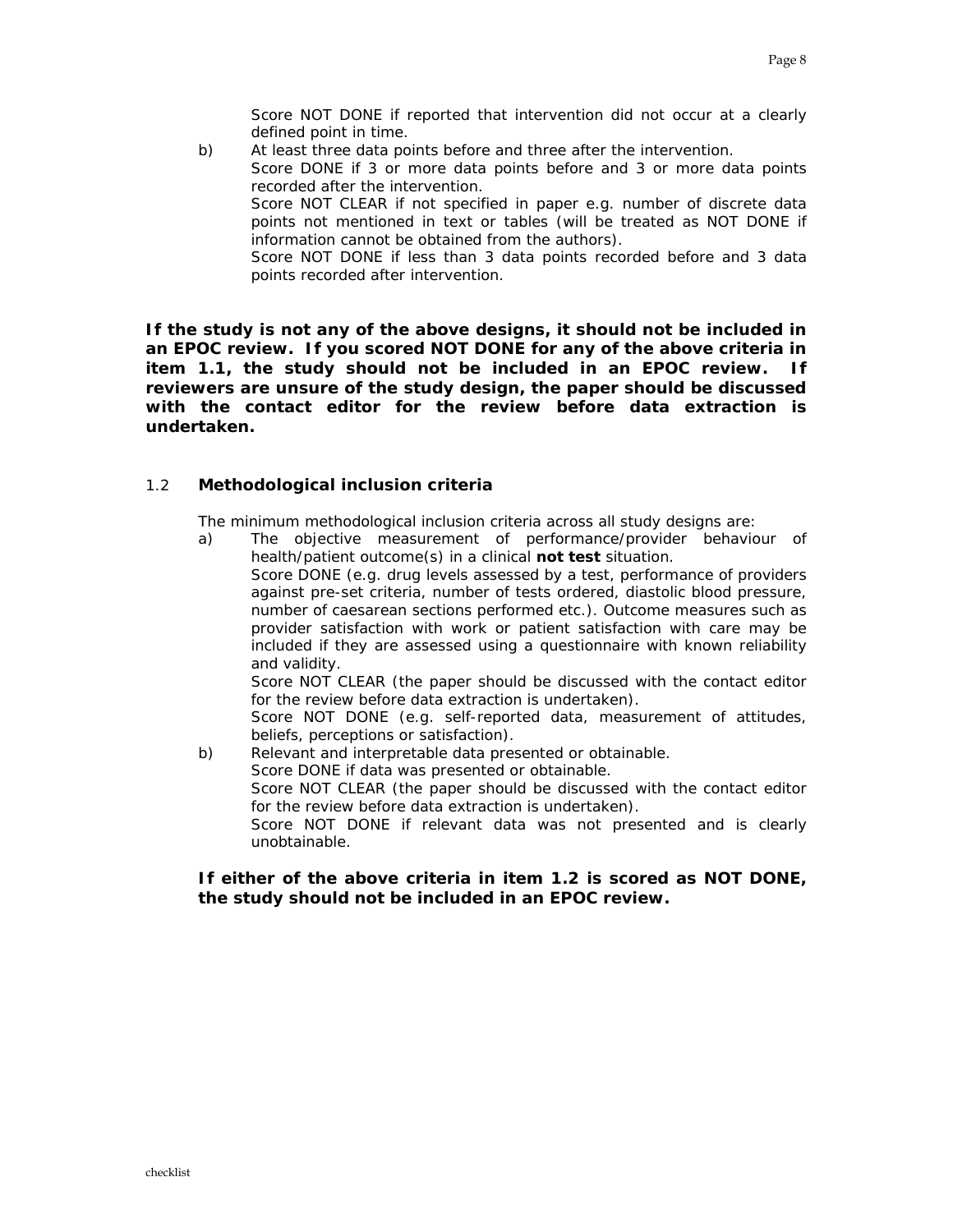# 2. **INTERVENTIONS**

EPOC reviews include professional, financial, organisational or regulatory interventions.

State all interventions for each comparison/study group. (The categories are not mutually exclusive.)

### 2.1 **Type of intervention**

#### 2.1.1 *Professional interventions*

- a) Distribution of educational materials (Distribution of published or printed recommendations for clinical care, including clinical practice guidelines, audio-visual materials and electronic publications. The materials may have been delivered personally or through mass mailings.)
- b) Educational meetings (Health care providers who have participated in conferences, lectures, workshops or traineeships.)
- c) Local consensus processes (Inclusion of participating providers in discussion to ensure that they agreed that the chosen clinical problem was important and the approach to managing the problem was appropriate.)
- d) Educational outreach visits (Use of a trained person who met with providers in their practice settings to give information with the intent of changing the provider's practice. The information given may have included feedback on the performance of the provider(s).
- e) Local opinion leaders (Use of providers nominated by their colleagues as 'educationally influential'. The investigators must have explicitly stated that their colleagues identified the opinion leaders.)
- f) Patient mediated interventions (New clinical information (not previously available) collected directly from patients and given to the provider e.g. depression scores from an instrument.)
- g) Audit and feedback (Any summary of clinical performance of health care over a specified period of time. The summary may also have included recommendations for clinical action. The information may have been obtained from medical records, computerised databases, or observations from patients.)

#### **The following interventions are excluded:**

- Provision of new clinical information not directly reflecting provider performance which was collected from patients e.g. scores on a depression instrument, abnormal test results. These interventions should be described as patient mediated.
- Feedback of individual patients' health record information in an alternate format (e.g. computerised). These interventions should be described as organisational.
- h) Reminders (Patient or encounter specific information, provided verbally, on paper or on a computer screen, which is designed or intended to prompt a health professional to recall information. This would usually be encountered through their general education; in the medical records or through interactions with peers, and so remind them to perform or avoid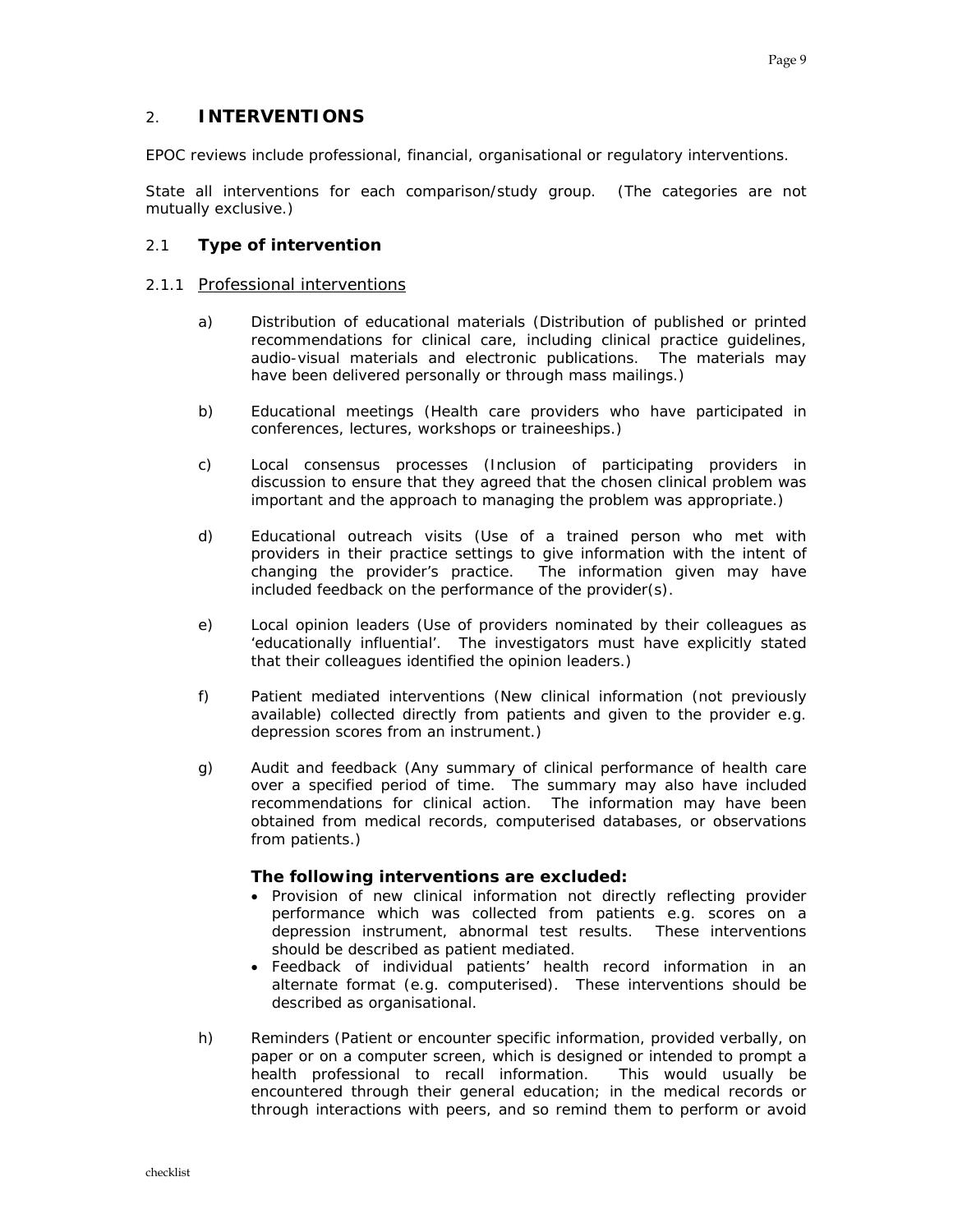some action to aid individual patient care. Computer aided decision support and drugs dosage are included.)

- i) Marketing (Use of personal interviewing, group discussion ('focus groups'), or a survey of targeted providers to identify barriers to change and subsequent design of an intervention that addresses identified barriers.)
- j) Mass media ((i) varied use of communication that reached great numbers of people including television, radio, newspapers, posters, leaflets, and booklets, alone or in conjunction with other interventions; (ii) targeted at the population level.)
- k) Other (Other categories to be agreed in consultation with the EPOC editorial team.)

#### 2.1.2 *Financial interventions*

#### 2.1.2.1 *Provider interventions*

- a) Fee-for-service (provider has been paid for number and type of service delivered)
- b) Prepaid (no other description)
- c) Capitation (provider was paid a set amount per patient for providing specific care)
- d) Provider salaried service (provider received basic salary for providing specific care)
- e) Prospective payment (provider was paid a fixed amount for health care in advance)
- f) Provider incentives (provider received direct or indirect financial reward or benefit for doing specific action)
- g) Institution incentives (institution or group of providers received direct or indirect financial rewards or benefits for doing specific action)
- h) Provider grant/allowance (provider received direct or indirect financial reward or benefit not tied to specific action)
- i) Institution grant/allowance (institution or group of providers received direct or indirect financial reward or benefit not tied to specific action)
- j) Provider penalty (provider received direct or indirect financial penalty for inappropriate behaviour)
- k) Institution penalty (institution or group of providers received direct or indirect financial penalty for inappropriate behaviour)
- l) Formulary (added or removed from reimbursable available products)
- m) Other (other categories to be agreed in consultation with the EPOC editorial team)
- 2.1.2.2 *Patient interventions*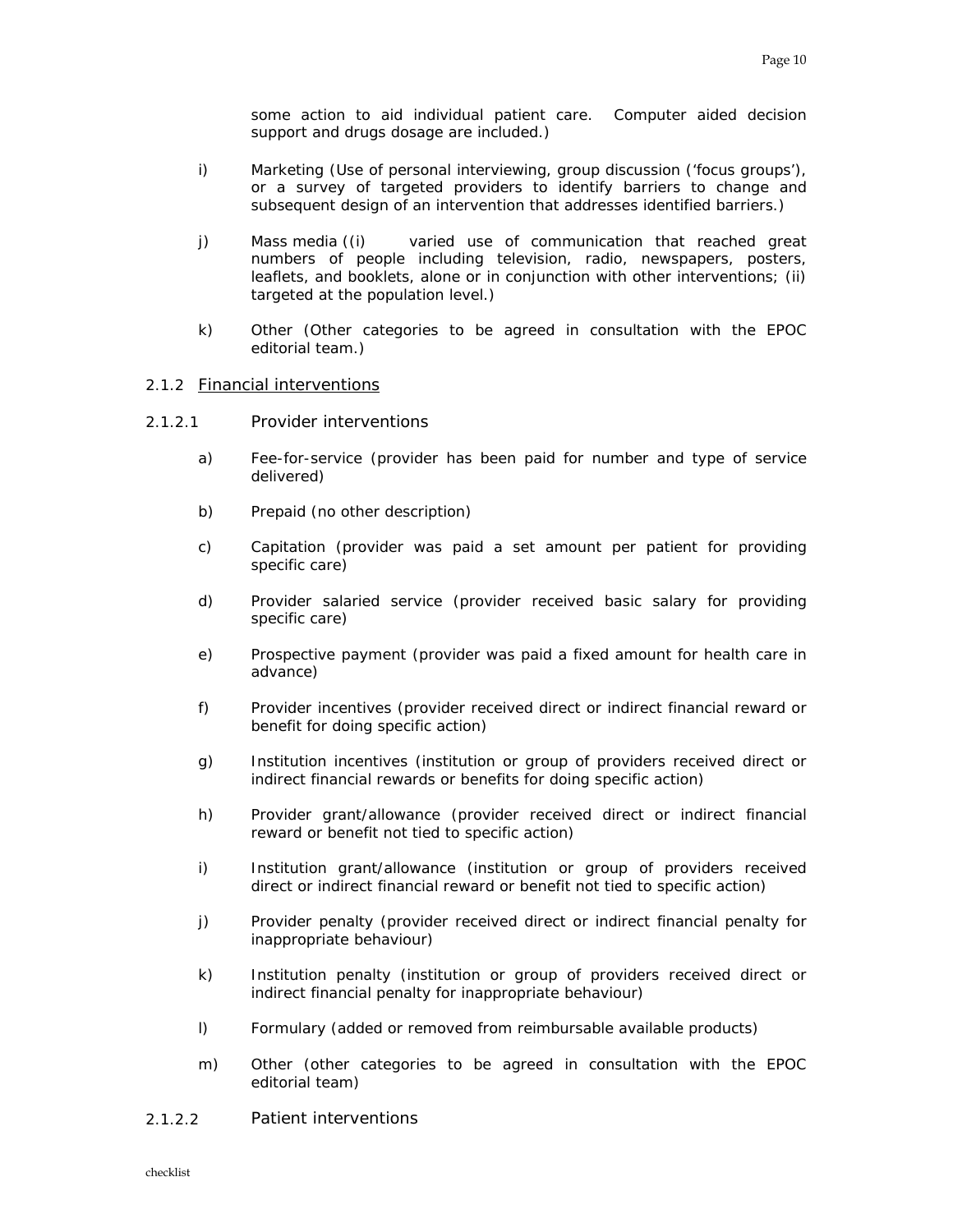- a) Premium (Patient payment for health insurance. It is important to determine if the patient paid the entire premium, or if the patient's employer paid some of it. This includes different types of insurance plans.)
- b) Co-payment (Patient payment at the time of health care delivery in addition to health insurance e.g. in many insurance plans that cover prescription medications the patient may pay 5 dollars per prescription, with the rest covered by insurance.)
- c) User-fee (Patient payment at the time of health care delivery.)
- d) Patient incentives (Patient received direct or indirect financial reward or benefit for doing or encouraging them to do specific action.)
- e) Patient grant/allowance (Patient received direct or indirect financial reward or benefit not tied to specific action.)
- f) Patient penalty (Patient received direct or indirect financial penalty for specified behaviour e.g. reimbursement limits on prescriptions.)
- g) Other (other categories to be agreed in consultation with the EPOC editorial team)

#### 2.1.3 *Organisational interventions*

#### 2.1.3.1 *Provider orientated interventions*

- a) Revision of professional roles (Also known as 'professional substitution', 'boundary encroachment' and includes the shifting of roles among health professionals. For example, nurse midwives providing obstetrical care; pharmacists providing drug counselling that was formerly provided by nurses and physicians; nutritionists providing nursing care; physical therapists providing nursing care. Also includes expansion of role to include new tasks.)
- b) Clinical multidisciplinary teams (creation of a new team of health professionals of different disciplines or additions of new members to the team who work together to care for patients)
- c) Formal integration of services (bringing together of services across sectors or teams or the organisation of services to bring all services together at one time also sometimes called 'seamless care')
- d) Skill mix changes (changes in numbers, types or qualifications of staff)
- e) Continuity of care (including one or many episodes of care for inpatients or outpatients)
	- Arrangements for follow-up.
	- Case management (including co-ordination of assessment, treatment and arrangement for referrals)
- f) Satisfaction of providers with the conditions of work and the material and psychic rewards (e.g. interventions to 'boost morale')
- g) Communication and case discussion between distant health professionals (e.g. telephone links; telemedicine; there is a television/video link between specialist and remote nurse practitioners)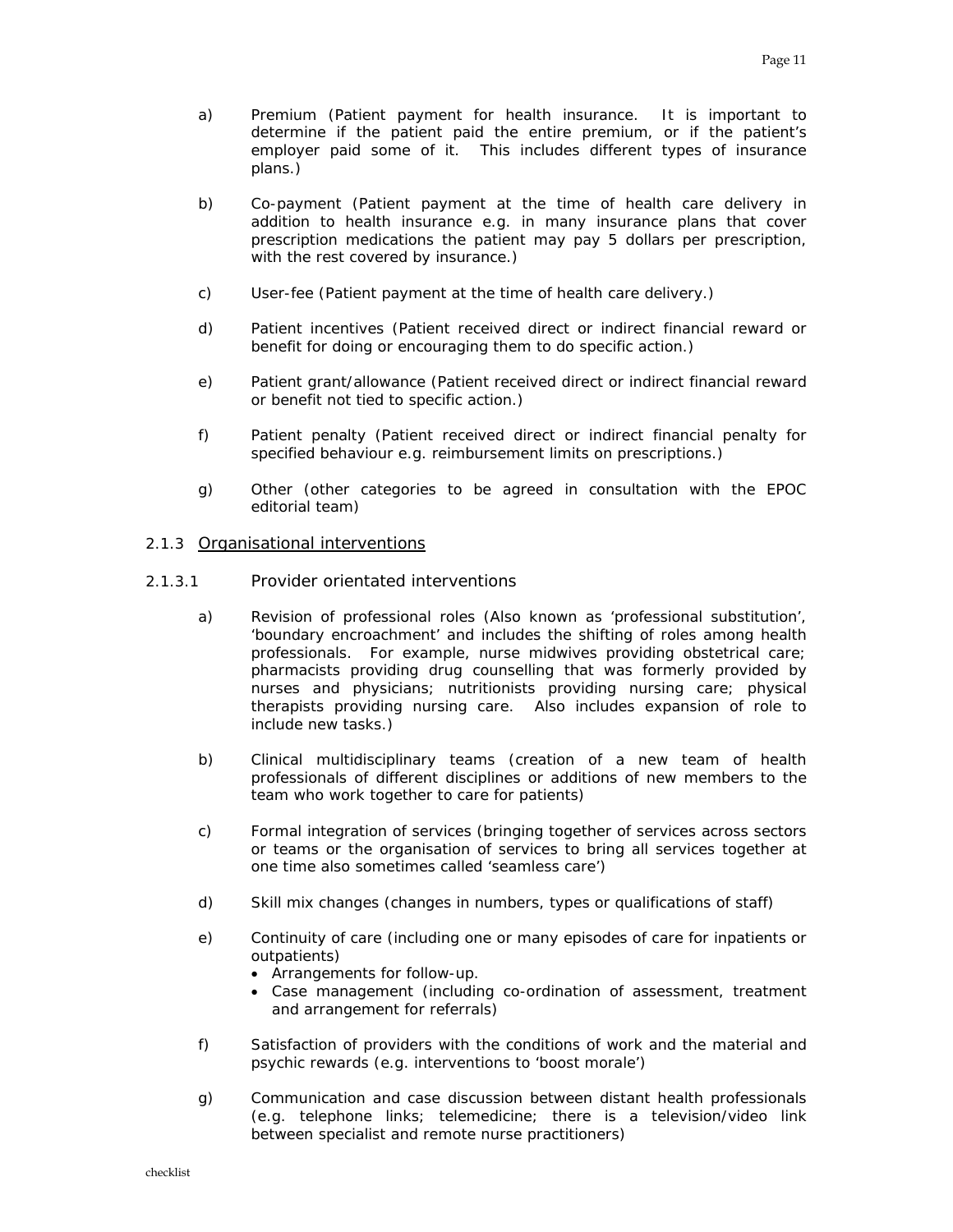h) Other (other categories to be agreed in consultation with the EPOC editorial team)

#### 2.1.3.2 *Patient orientated interventions*

- a) Mail order pharmacies (e.g. compared to traditional pharmacies)
- b) Presence and functioning of adequate mechanisms for dealing with patients' suggestions and complaints
- c) Consumer participation in governance of health care organisation
- d) Other (other categories to be agreed in consultation with the EPOC editorial team)
- 2.1.3.3 *Structural interventions* 
	- a) Changes to the setting/site of service delivery (e.g. moving a family planning service from a hospital to a school)
	- b) Changes in physical structure, facilities and equipment (e.g change of location of nursing stations, inclusion of equipment where technology in question is used in a wide range of problems and is not disease specific, for example an MRI scanner.)
	- c) Changes in medical records systems (e.g. changing from paper to computerised records, patient tracking systems)
	- d) Changes in scope and nature of benefits and services
	- e) Presence and organisation of quality monitoring mechanisms
	- f) Ownership, accreditation, and affiliation status of hospitals and other facilities
	- g) Staff organisation
	- h) Other (other categories to be agreed in consultation with the EPOC editorial team)

# 2.1.4 *Regulatory interventions*

Any intervention that aims to change health services delivery or costs by regulation or law. (These interventions may overlap with organisational and financial interventions.)

- a) Changes in medical liability
- b) Management of patient complaints
- c) Peer review
- d) Licensure
- e) Other (other categories to be agreed in consultation with the EPOC editorial team)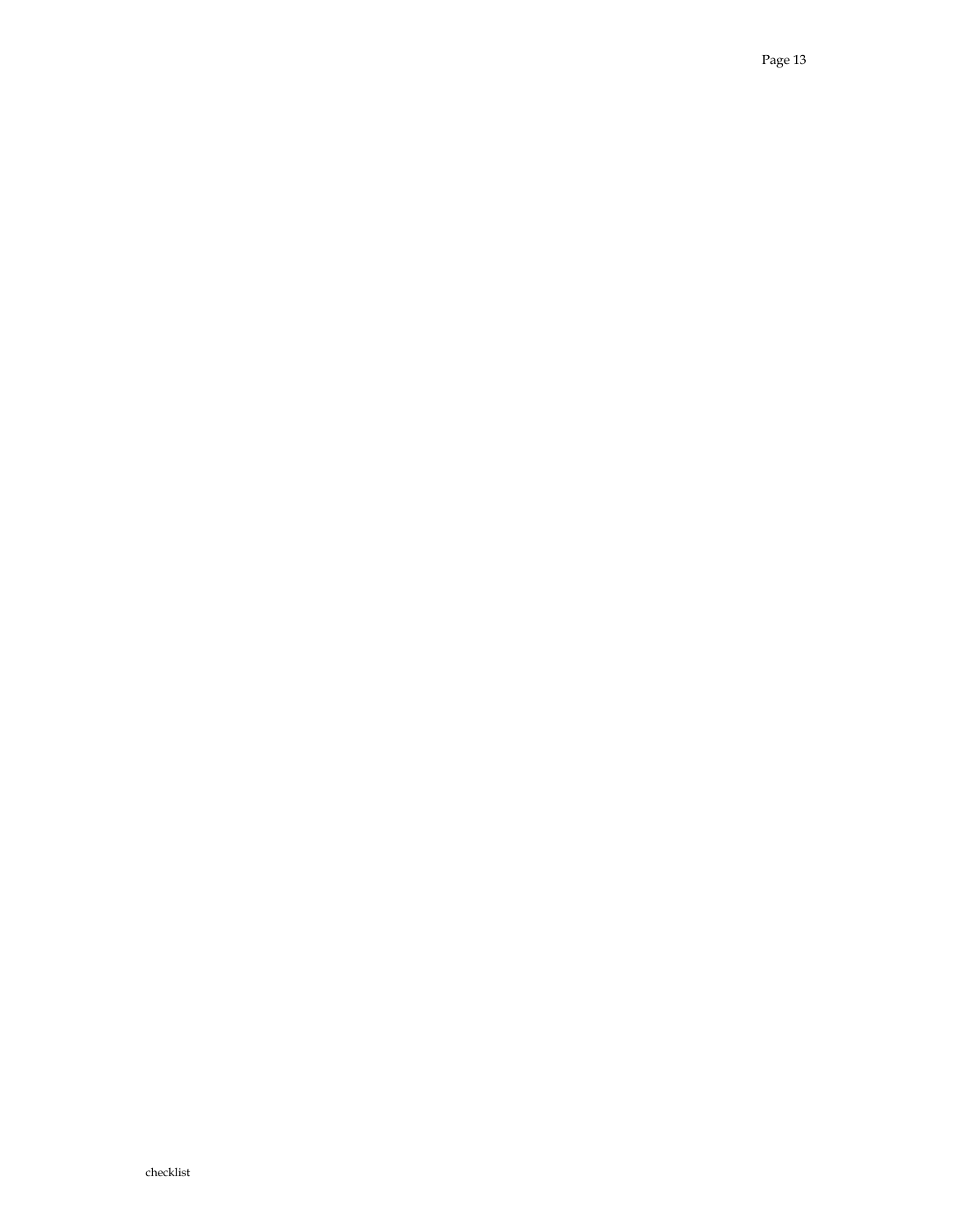# 2.2 **Controls**

The study used was (specify):

- a) No intervention control group
- b) Standard practice control group (if different to (a) above)
- c) Untargeted activity
- d) Other (e.g. another intervention)

# 3. **TYPE OF TARGETED BEHAVIOUR (state more than one where appropriate)**

- a) Clinical prevention services
- b) Diagnosis
- c) Test ordering
- d) Referrals
- e) Procedures
- f) Prescribing
- g) General management of a problem (e.g. the treatment of hypertension)
- h) Patient education/advice
- i) Professional-patient communication
- j) Record keeping
- k) Financial (resource use)
- l) Discharge planning
- m) Patient outcome
- n) Other (specify)
- o) NOT CLEAR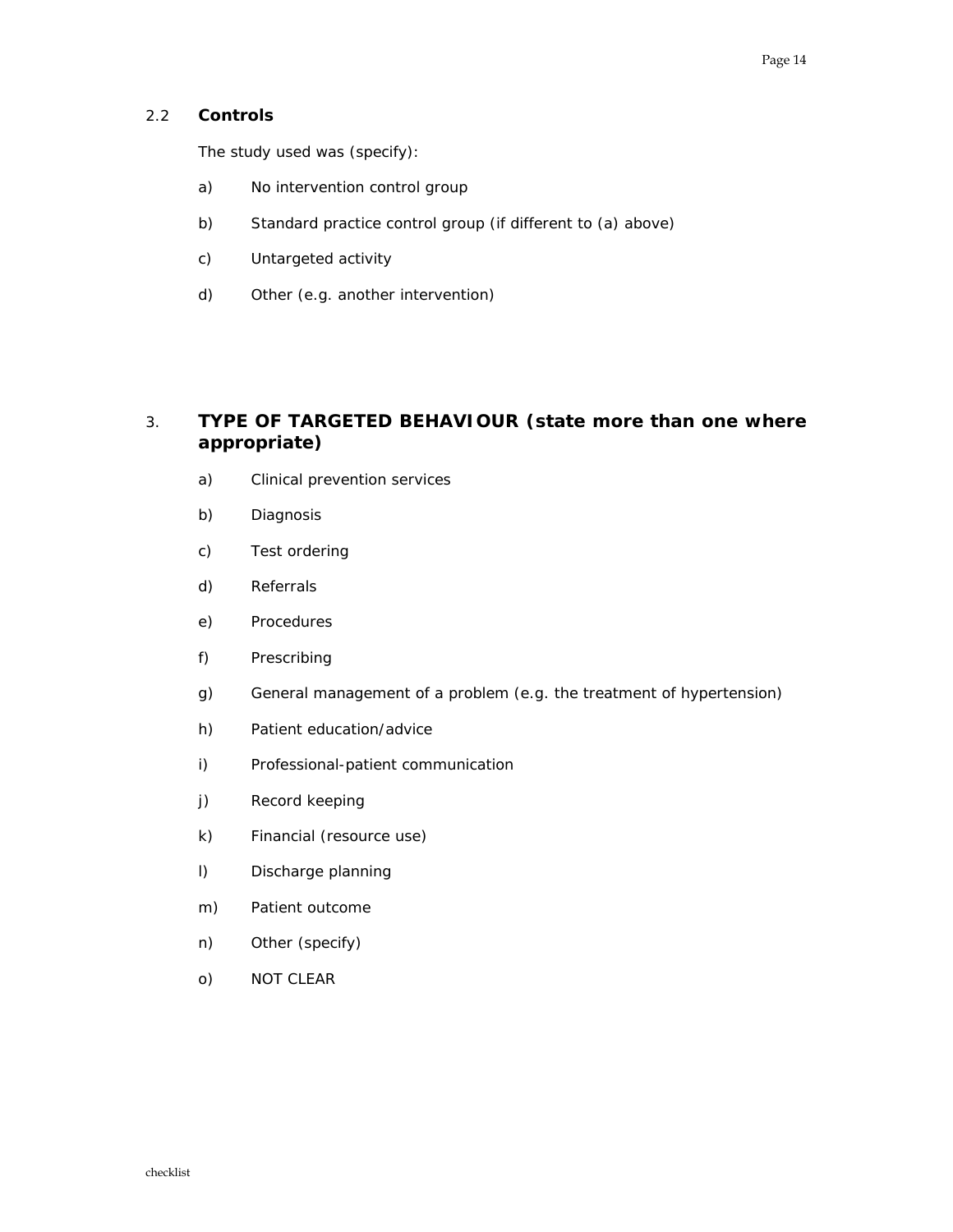# 4. **PARTICIPANTS**

# 4.1 **Characteristics of participating providers**

#### 4.1.1 *Profession*

- a) Physicians
- b) Nurses
- c) Pharmacists
- d) Physiotherapists
- e) Dentists
- f) Psychologists
- g) Mixed (specify)
- h) Other provider (specify)
- i) NOT CLEAR

# 4.1.2 *Level of training*

- a) In training (practising under supervision)
- b) Accredited/licensed (i.e. fully trained, able to practice without supervision)
- c) Mixed
- d) NOT CLEAR
- 4.1.3 *Clinical speciality (list all as appropriate)*
	- a) General/family practice
	- b) Internal medicine
	- c) Surgery
	- d) Psychiatry
	- e) Paediatrics
	- f) Obstetrics and gynaecology
	- g) Laboratory medicine
	- h) Radiology
	- i) Other (specify)
	- j) Not applicable
	- k) NOT CLEAR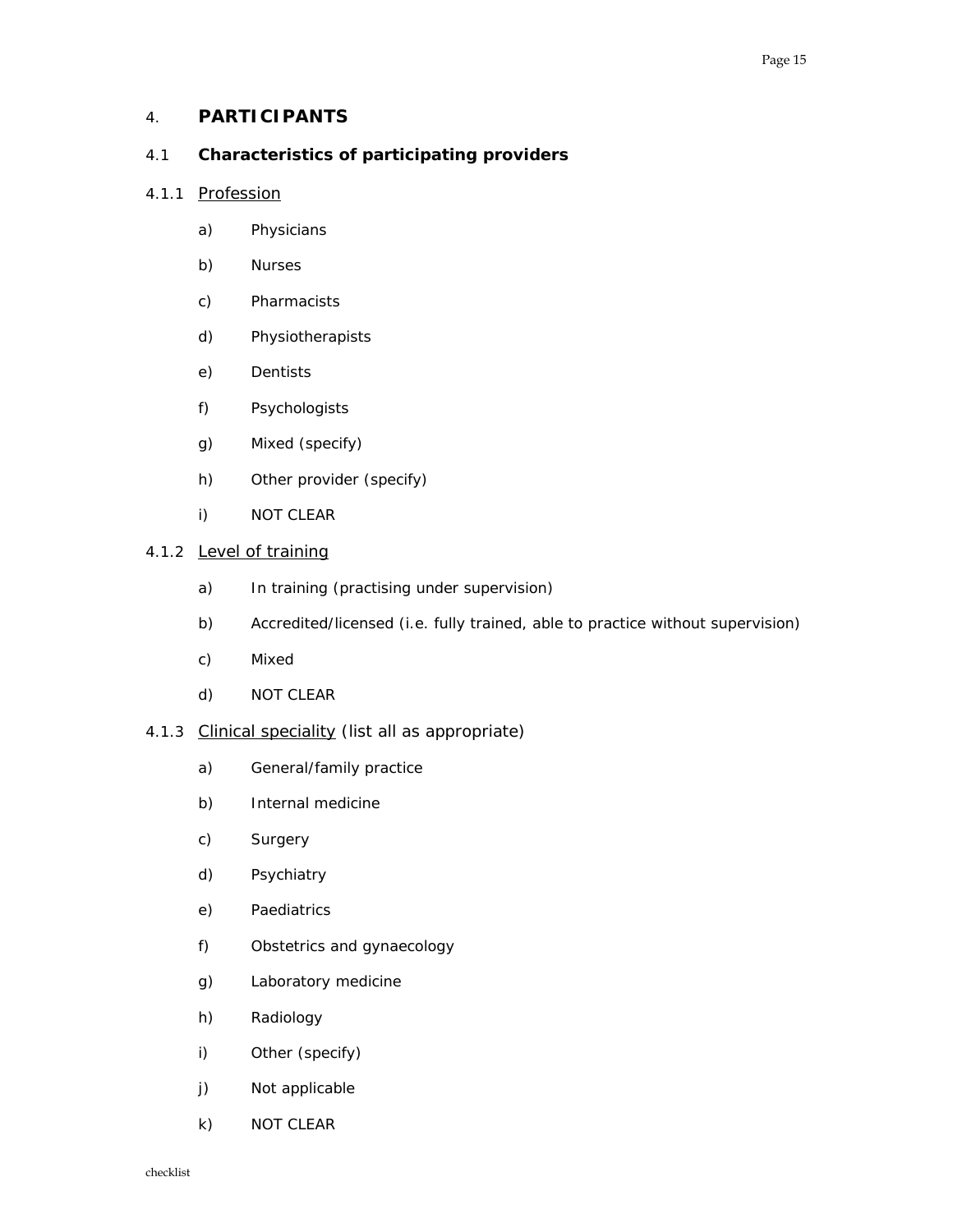4.1.4 *Age*

State the mean age of participating providers (score NOT CLEAR if information is not available)

4.1.5 *Time since graduation (or years in practice)*

Score NOT CLEAR if information is not available.

# 4.2 **Characteristics of participating patients**

4.2.1 *Clinical problem*

State the area(s) that the intervention targets (e.g. hypertension, oncology, preventive services etc). (Score NOT CLEAR if information is not available.)

4.2.2 *Other patient characteristics (for each, score NOT CLEAR if information not available)*

- a) Age
- b) Gender
- c) Ethnicity
- d) Other (specify)
- 4.2.3 *Number of patients included in the study (e.g. those who entered the study) (for each, score NOT CLEAR if information not available)*
	- a) Episodes of care
	- b) Patients
	- c) Providers
	- d) Practices
	- e) Hospitals
	- f) Communities or regions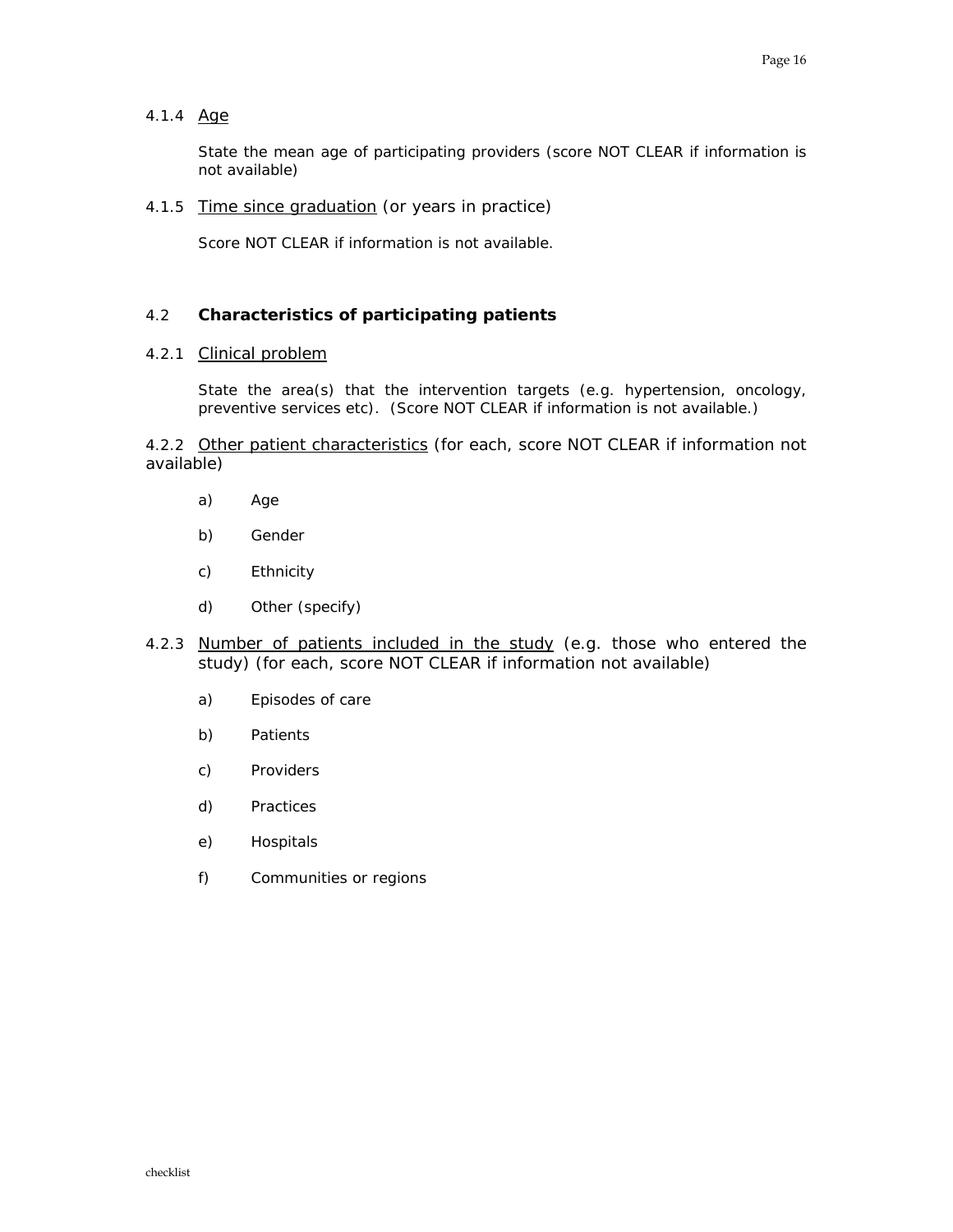# 5. **SETTING**

#### 5.1 **Reimbursement system**

- a) Fee for service (provider was paid for the number and type of services delivered)
- b) Capitation (provider was paid a set amount per patient for providing specific care)
- c) Prospective payment
- d) Global budget
- e) Mixed
- f) Other (specify)
- g) NOT CLEAR

### 5.2 **Location of care**

- a) Inpatient care
- b) Outpatient care (e.g. ambulatory care provided by specialists/hospitals)
- c) Community based care
- d) Mixed
- e) NOT CLEAR

#### 5.3 **Academic status**

- a) University based/teaching setting (i.e. not simply university affiliation)
- b) Non-teaching setting
- c) Mixed
- d) NOT CLEAR

#### 5.4 **Country**

Score NOT CLEAR if information is not available.

# 5.5 **Proportion of eligible providers (or allocation units)**

Proportion of eligible providers (or allocation units) who participated in the evaluation out of the total number in the sampling frame (state/calculate the percentage of providers in the target population who were allocated to study groups). (Score NOT CLEAR if information is not available.)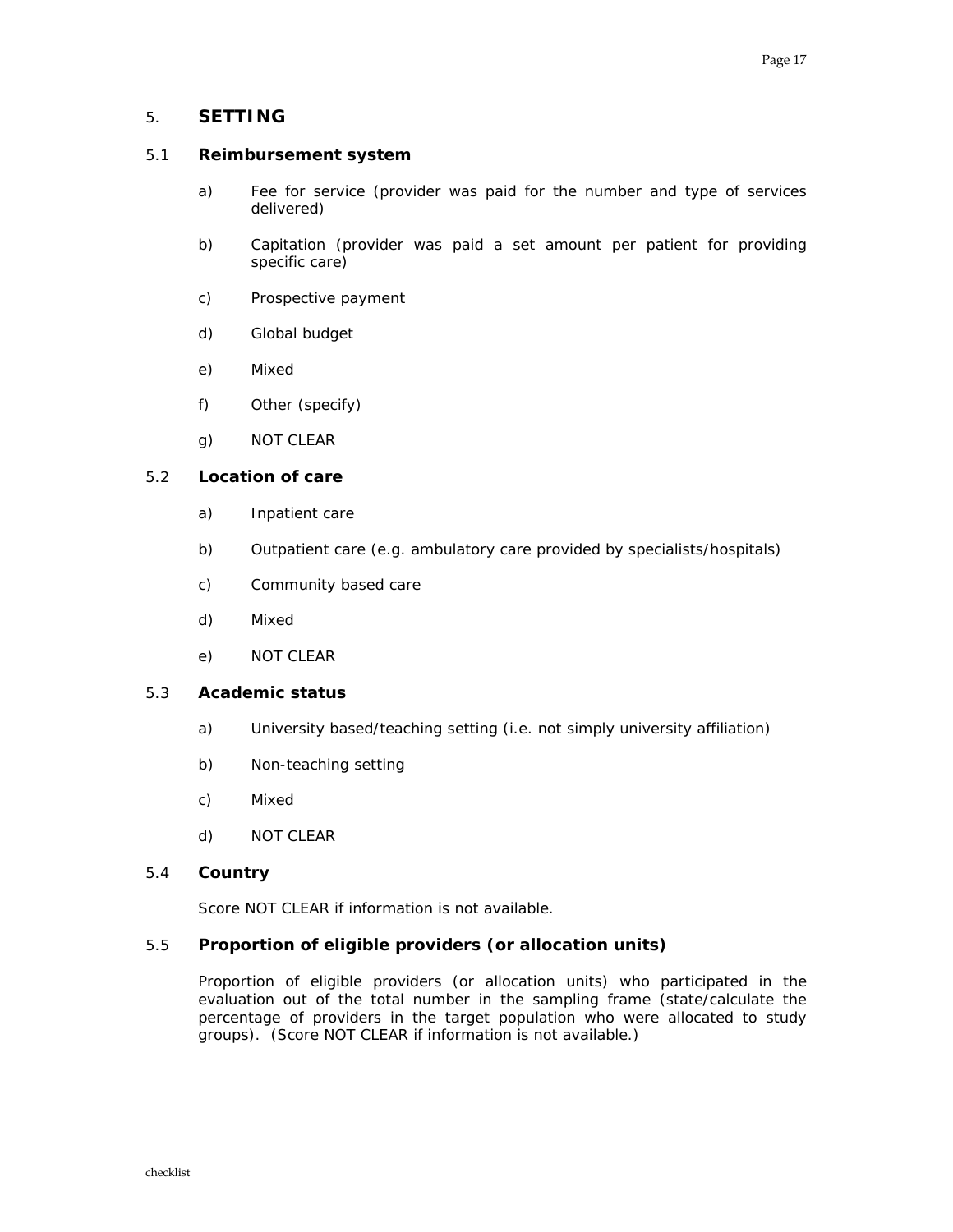#### 6. **METHODS**

# 6.1 **Unit of allocation (i.e. who or what was allocated to study groups)**

- a) Patient
- b) Provider
- c) Practice
- d) Institution
- e) Community
- f) Firm
- g) Clinic day
- h) Other (specify)
- i) NOT CLEAR

# 6.2 **Unit of analysis (i.e. results analysed as events per practice)**

- a) Patient
- b) Provider
- c) Practice
- d) Institution
- e) Community
- f) Firm
- g) Clinic day
- h) Other (specify)
- i) NOT CLEAR

# 6.3 **Power calculation**

Score DONE if study has sufficient statistical power to detect clinically important effects as statistically significant and record power. Score NOT CLEAR if not reported. Score NOT DONE if authors specifically report that the study was under-powered

# 6.4 **Quality criteria**

# 6.4.1 *Quality criteria for randomised controlled trials (RCTs & CCTs)*

(N.B. See 6.4.2 and 6.4.3 for quality criteria for CBA and ITS respectively.)

Seven standard criteria are used for randomised controlled trials and controlled clinical trials included in EPOC reviews: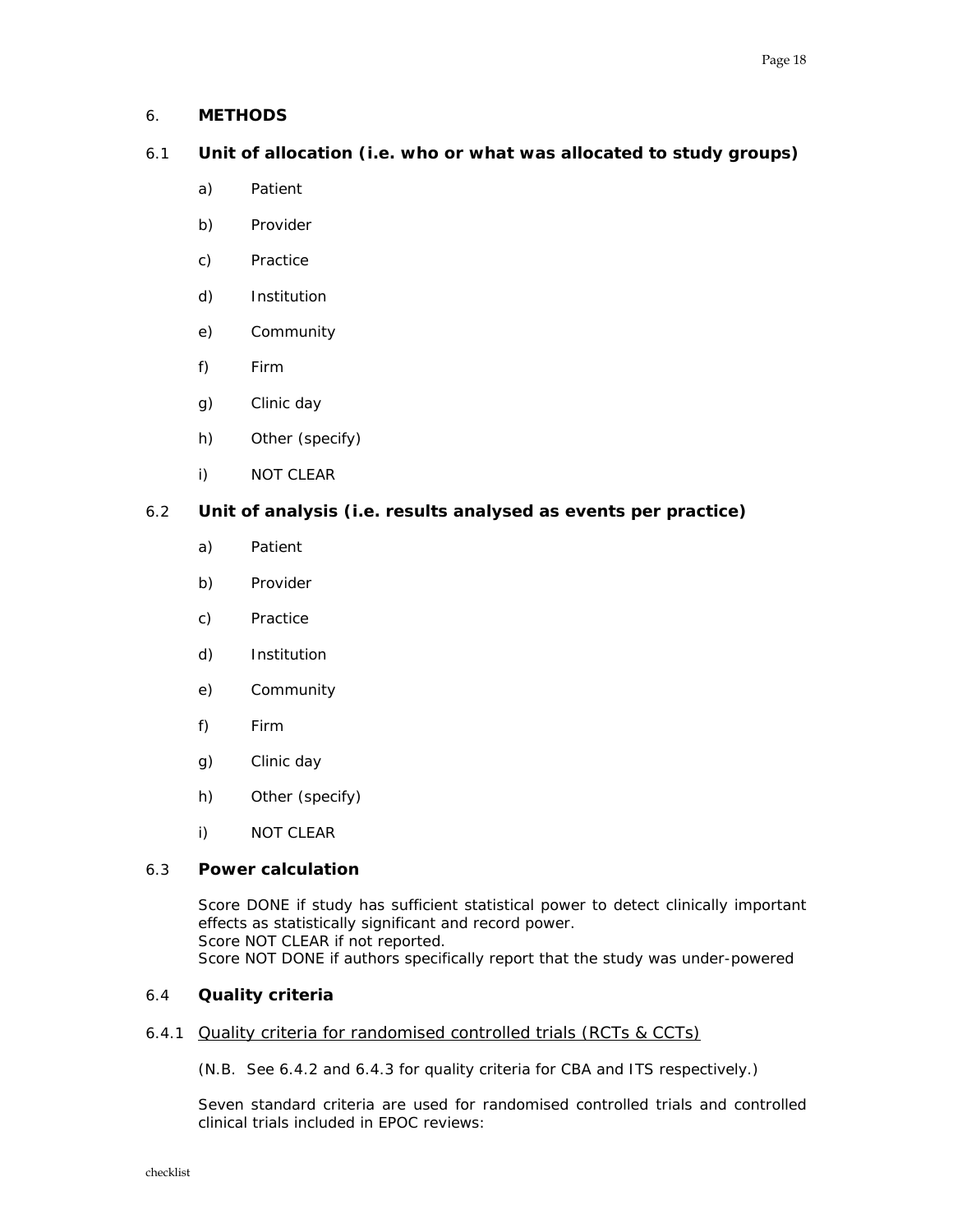- a) Concealment of allocation (protection against selection bias)
	- Score DONE if
	- the unit of allocation was by institution, team or professional and any random process is described explicitly, e.g. the use of random number tables or coin flips;
	- the unit of allocation was by patient or episode of care and there was some form of centralised randomisation scheme, an on-site computer system or sealed opaque envelopes were used.

Score NOT CLEAR if

- the unit of allocation is not described explicitly;
- the unit of allocation was by patient or episode of care and the authors report using a 'list' or 'table', 'envelopes' or 'sealed envelopes' for allocation.

Score NOT DONE if

- the authors report using alternation such as reference to case record numbers, dates of birth, day of the week or any other such approach (as in CCTs);
- the unit of allocation was by patient or episode of care and the authors report using any allocation process that is entirely transparent before assignment such as an open list of random numbers or assignments;
- allocation was altered (by investigators, professionals or patients).
- b) Follow-up of professionals (protection against exclusion bias) Score DONE if outcome measures obtained for 80-100% of subjects randomised. (Do not assume 100% follow up unless stated explicitly.); Score NOT CLEAR if not specified in the paper; Score NOT DONE if outcome measures obtained for less than 80% of subjects randomised.
- c) Follow-up of patients or episodes of care Score DONE if outcome measures obtained for 80-100% of subjects randomised or for patients who entered the trial. (Do not assume 100% follow up unless stated explicitly.) Score DONE if there is an objective data collection system;

Score NOT CLEAR if not specified in the paper;

Score NOT DONE if outcome measures obtained for less than 80% of subjects randomised or for less than 80% of patients who entered the trial.

d) Blinded assessment of primary outcome(s)\* (protection against detection bias)

Score DONE if the authors state explicitly that the primary outcome variables were assessed blindly OR the outcome variables are objective, e.g. length of hospital stay, drug levels as assessed by a standardised test;

Score NOT CLEAR if not specified in the paper;

Score NOT DONE if the outcome(s) were not assessed blindly.

# *Primary outcome(s) are those variables that correspond to the primary hypothesis or question as defined by the authors. In the event that some of the primary outcome variables were assessed in a blind fashion and others were not, score each separately and label each outcome variable clearly.*

e) Baseline measurement Score DONE if performance or patient outcomes were measured prior to the intervention, and no substantial differences were present across study groups;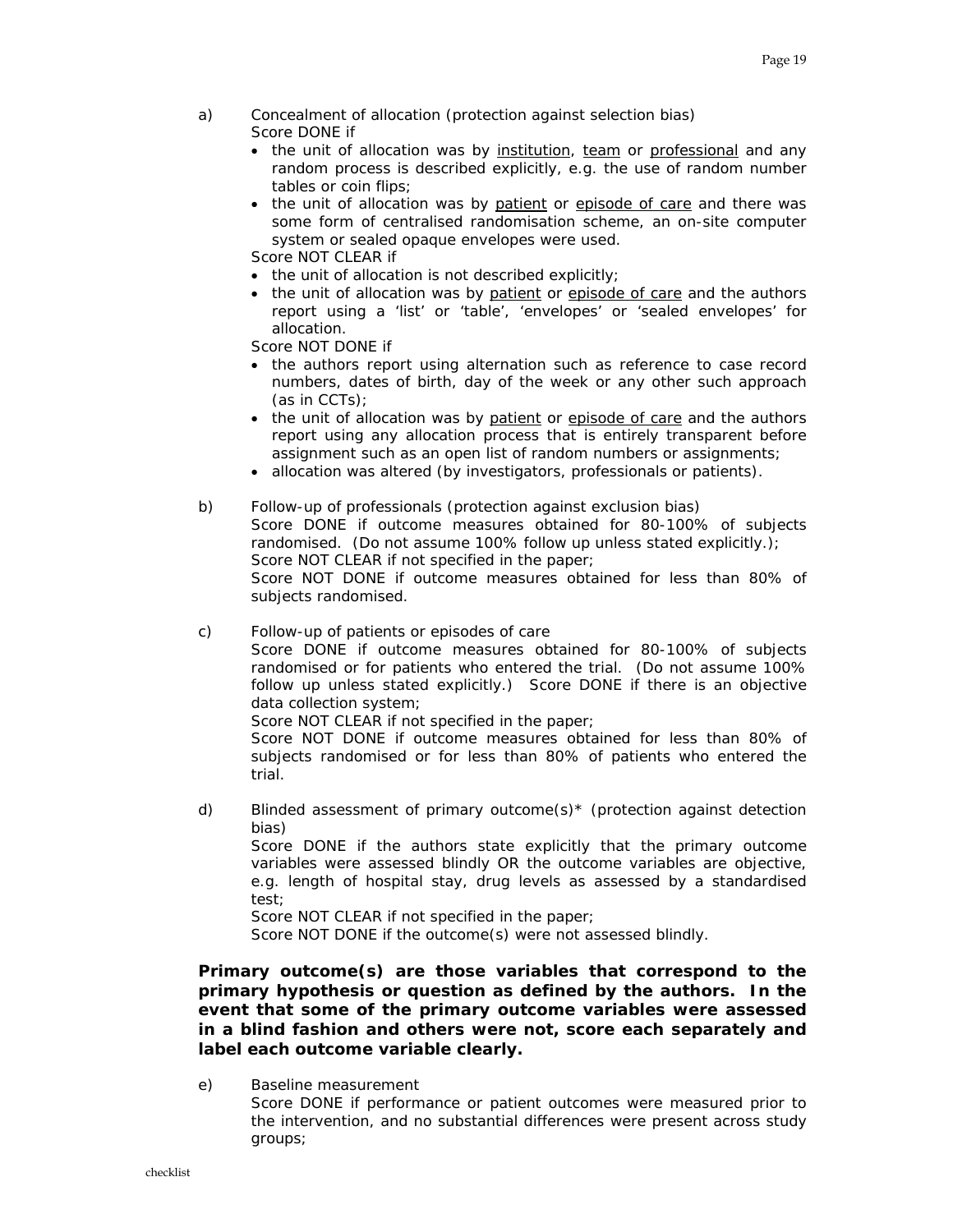Score NOT CLEAR if baseline measures are not reported, or if it is unclear whether baseline measures are substantially different across study groups; Score NOT DONE if there are differences at baseline in main outcome measures likely to undermine the post intervention differences (e.g. are differences between the groups before the intervention similar to those found post intervention).

f) Reliable primary outcome measure(s) $*$ Score DONE if two or more raters with at least 90% agreement or kappa greater than or equal to 0.8 OR the outcome is obtained from some automated system e.g. length of hospital stay, drug levels as assessed by a standardised test; Score NOT CLEAR if reliability is not reported for outcome measures that are obtained by chart extraction or collected by an individual;

Score NOT DONE if agreement is less than 90% or kappa is less than 0.8.

# *In the event that some outcome variables were assessed in a reliable fashion and others were not, score each separately on the back of the form and label each outcome variable clearly.*

g) Protection against contamination Score DONE if allocation was by community, institution or practice and it is unlikely that the control received the intervention; Score NOT CLEAR if professionals were allocated within a clinic or practice and it is possible that communication between experimental and group professionals could have occurred; Score NOT DONE if it is likely that the control group received the intervention (e.g. cross-over trials or if patients rather than professionals were randomised).

# 6.4.2 *Quality criteria for controlled before and after (CBA) designs*

Seven standard criteria are used for CBAs included in EPOC reviews:

a) Baseline measurement

Score DONE if performance or patient outcomes were measured prior to the intervention, and no substantial differences were present across study groups (e.g. where multiple pre intervention measures describe similar trends in intervention and control groups);

Score NOT CLEAR if baseline measures are not reported, or if it is unclear whether baseline measures are substantially different across study groups; Score NOT DONE if there are differences at baseline in main outcome measures likely to undermine the post intervention differences (e.g. are differences between the groups before the intervention similar to those found post intervention).

- b) Characteristics for studies using second site as control Score DONE if characteristics of study and control providers are reported and similar; Score NOT CLEAR if it is not clear in the paper e.g. characteristics are mentioned in the text but no data are presented; Score NOT DONE if there is no report of characteristics either in the text or a table OR if baseline characteristics are reported and there are differences between study and control providers.
- c) Blinded assessment of primary outcome(s)\* (protection against detection bias)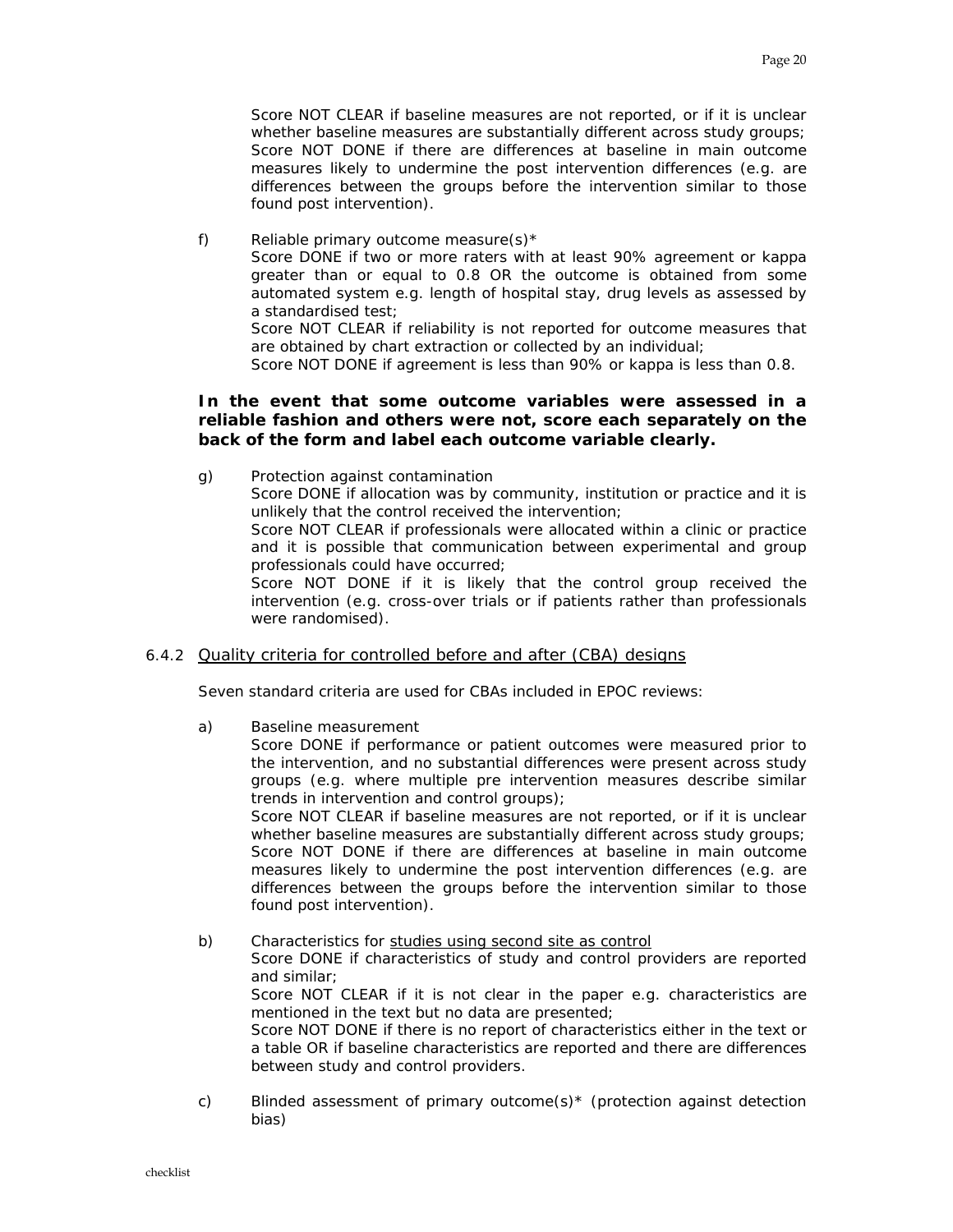Score DONE if the authors state explicitly that the primary outcome variables were assessed blindly OR the outcome variables are objective e.g. length of hospital stay, drug levels as assessed by a standardised test;

Score NOT CLEAR if not specified in the paper;

Score NOT DONE if the outcomes were not assessed blindly.

# *Primary outcome(s) are those variables that correspond to the primary hypothesis or question as defined by the authors. In the event that some of the primary outcome variables were assessed in a blind fashion and others were not, score each separately and label each outcome variable clearly.*

d) Protection against contamination Studies using second site as control Score DONE if allocation was by community, institution, or practice and is unlikely that the control group received the intervention; Score NOT CLEAR if providers were allocated within a clinic or practice and communication between experimental and group providers was likely to occur; Score NOT DONE if it is likely that the control group received the intervention (e.g. cross-over studies or if patients rather than providers were randomised).

e) Reliable primary outcome measure(s) Score DONE if two or more raters with at least 90% agreement or kappa greater than or equal to 0.8 OR the outcome is obtained from some automated system e.g. length of hospital stay, drug levels as assessed by a standardised test; Score NOT CLEAR if reliability is not reported for outcome measures that

are obtained by chart extraction or collected by an individual;

Score NOT DONE if agreement is less than 90% or kappa is less than 0.8.

# *In the event that some outcome variables were assessed in a reliable fashion and others were not, score each separately and label each outcome variable clearly.*

f) Follow-up of professionals (protection against exclusion bias) Score DONE if outcome measures obtained 80-100% subjects allocated to groups. (Do not assume 100% follow-up unless stated explicitly.); Score NOT CLEAR if not specified in the paper; Score NOT DONE if outcome measures obtained for less than 80% of patients allocated to groups.

g) Follow-up of patients Score DONE if outcome measures obtained 80-100% of patients allocated to groups or for patients who entered the study. (Do not assume 100% follow-up unless stated explicitly.); Score NOT CLEAR if not specified in the paper; Score NOT DONE if outcome measures obtained for less than 80% of patients allocated to groups or for less than 80% of patients who entered the study.

#### 6.4.3 *Quality criteria for interrupted time series (ITSs)*

The following seven standard criteria should be used to assess the methodology quality of ITS designs included in EPOC reviews. Each criterion is scored DONE,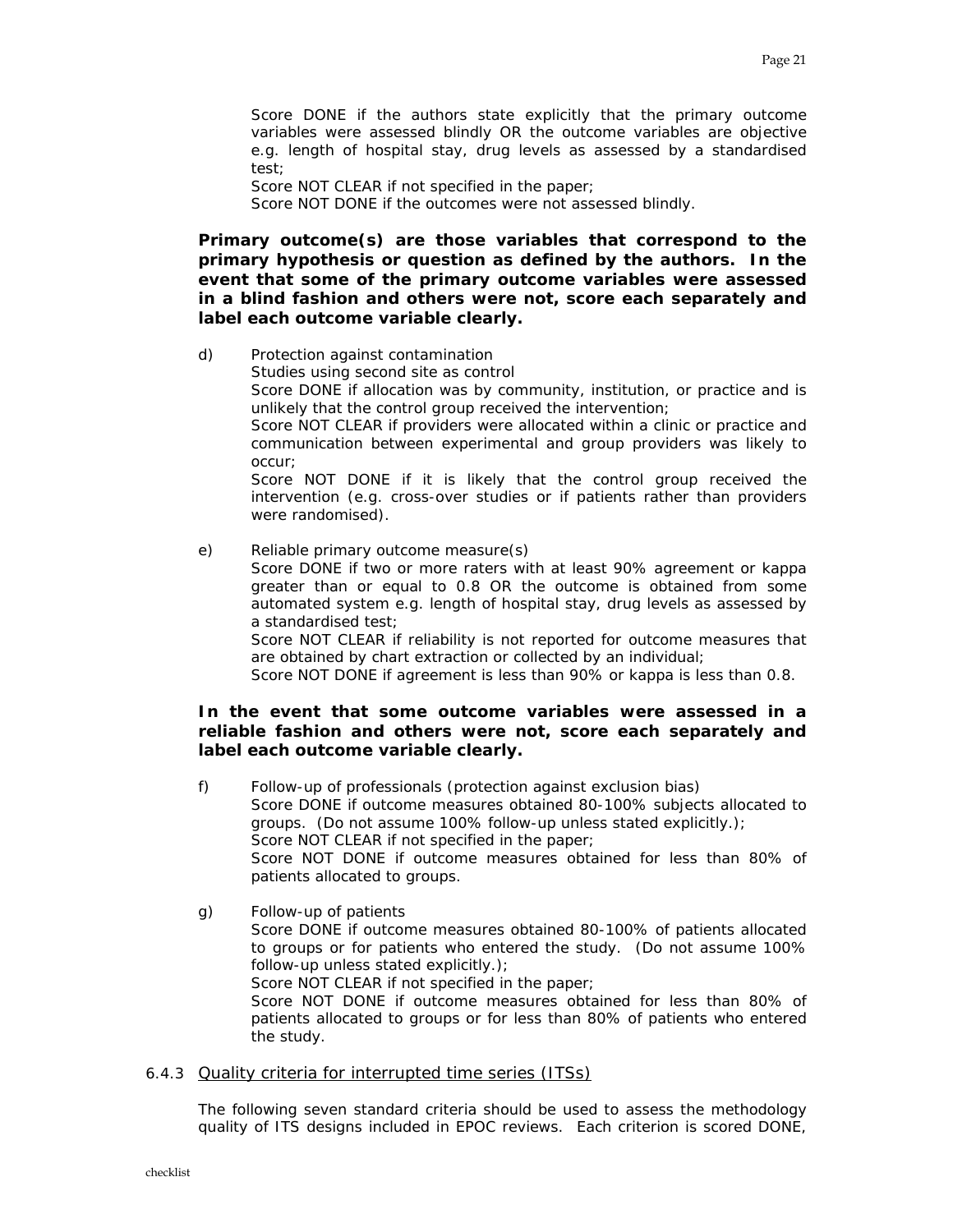NOT CLEAR or NOT DONE. The results of the quality assessment for each study are reported in the Table of Included Studies in RevMan. Examples can be obtained from the EPOC review group co-ordinator.

- a) Protection against secular changes
	- The intervention is independent of other changes. Score DONE if the intervention occurred independently of other changes over time; Score NOT CLEAR if not specified (will be treated as NOT DONE if information cannot be obtained from the authors); Score NOT DONE if reported that intervention was not independent of other changes in time.
- b) Data were analysed appropriately Score DONE if ARIMA models were used **OR** time series regression models were used to analyse the data and serial correlation was adjusted/tested for; Score NOT CLEAR if not specified (will be treated as NOT DONE if information cannot be obtained from the authors); Score NOT DONE if it is clear that neither of the conditions above not met.
- c) Reason for the number of points pre and post intervention given Score DONE if rationale for the number of points stated (eg monthly data for 12 months post-intervention was used because the anticipated effect was expected to decay) **OR** sample size calculation performed; Score NOT CLEAR if not specified (will be treated as NOT DONE if information cannot be obtained from the authors); Score NOT DONE if it is clear that neither of the conditions above met.
- d) Shape of the intervention effect was specified Score DONE if a rational explanation for the shape of intervention effect was given by the author(s); Score NOT CLEAR if not specified (will be treated as NOT DONE if information cannot be obtained from the authors); Score NOT DONE if it is clear that the condition above is not met
- e) Protection against detection bias
	- Intervention unlikely to affect data collection Score DONE if reported that intervention itself was unlikely to affect data collection (for example, sources and methods of data collection were the same before and after the intervention); Score NOT CLEAR if not reported (will be treated as NOT DONE if information cannot be obtained from the authors); Score NOT DONE if the intervention itself was likely to affect data collection (for example, any change in source or method of data collection reported).
	- Blinded assessment of primary outcome $(s)^*$ Score DONE if the authors state explicitly that the primary outcome variables were assessed blindly OR the outcome variables are objective e.g. length of hospital stay, drug levels as assessed by a standardised test;

Score NOT CLEAR if not specified (will be treated as NOT DONE if information cannot be obtained from the authors);

Score NOT DONE if the outcomes were not assessed blindly.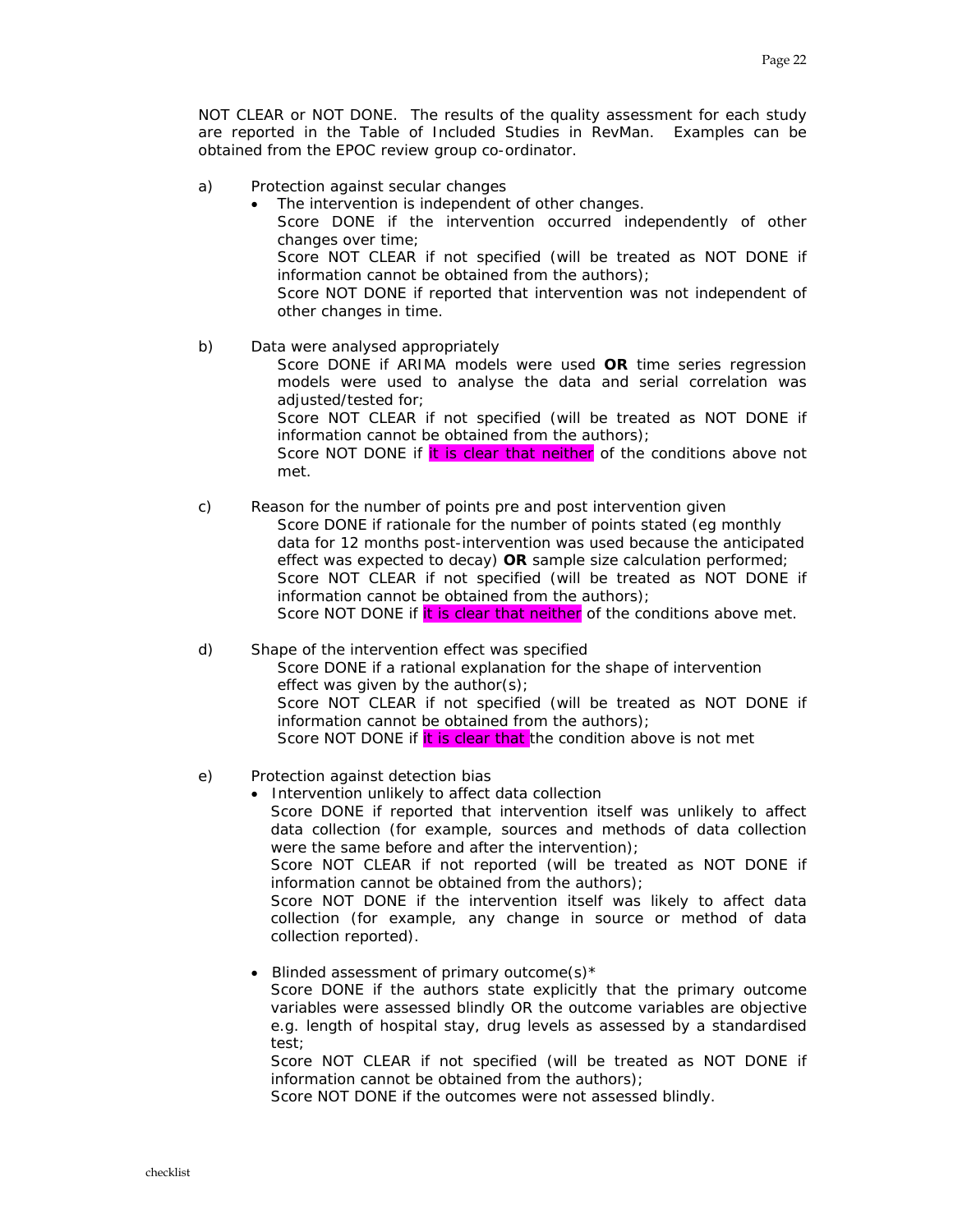*Primary outcome(s) are those variables that correspond to the primary hypothesis or question as defined by the authors. In the event that some of the primary outcome variables were assessed in a blind fashion and others were not, score each separately and label each outcome variable clearly.*

- c) Completeness of data set Score DONE if data set covers 80-100% of total number of participants or episodes of care in the study; Score NOT CLEAR if not specified (will be treated as NOT DONE if information cannot be obtained from the authors); Score NOT DONE if data set covers less than 80% of the total number of participants or episodes of care in the study.
- d) Reliable primary outcome measure(s)  $*$ Score DONE if two or more raters with at least 90% agreement or kappa greater than or equal to 0.8 OR the outcome is obtained from some automated system e.g. length of hospital stay, drug levels as assessed by a standardised test; Score NOT CLEAR if reliability is not reported for outcome measures that are obtained by chart extraction or collected by an individual (will be treated as NOT DONE if information cannot be obtained from the authors); Score NOT DONE if agreement is less than 90% or kappa is less than 0.8.

### *In the event that some outcome variables were assessed in a reliable fashion and others were not, score each separately.*

#### 6.4.4 *Consumer involvement*

Were consumers (i.e. potential patients) involved at any point of the design, conduct or interpretation of the study? (E.g., consumers involved in clinical practice guideline development, or their views collected.)

Score DONE if specified in paper, and give details; Score NOT CLEAR if not reported; Score NOT DONE if consumers explicitly not involved.

# 7. **PROSPECTIVE IDENTIFICATION BY INVESTIGATORS OF BARRIERS TO CHANGE**

Investigators identified specific barriers to change in the target population, which were addressed by the intervention

- a) Information management
- b) Clinical uncertainty
- c) Sense of competence
- d) Perceptions of liability
- e) Patient expectations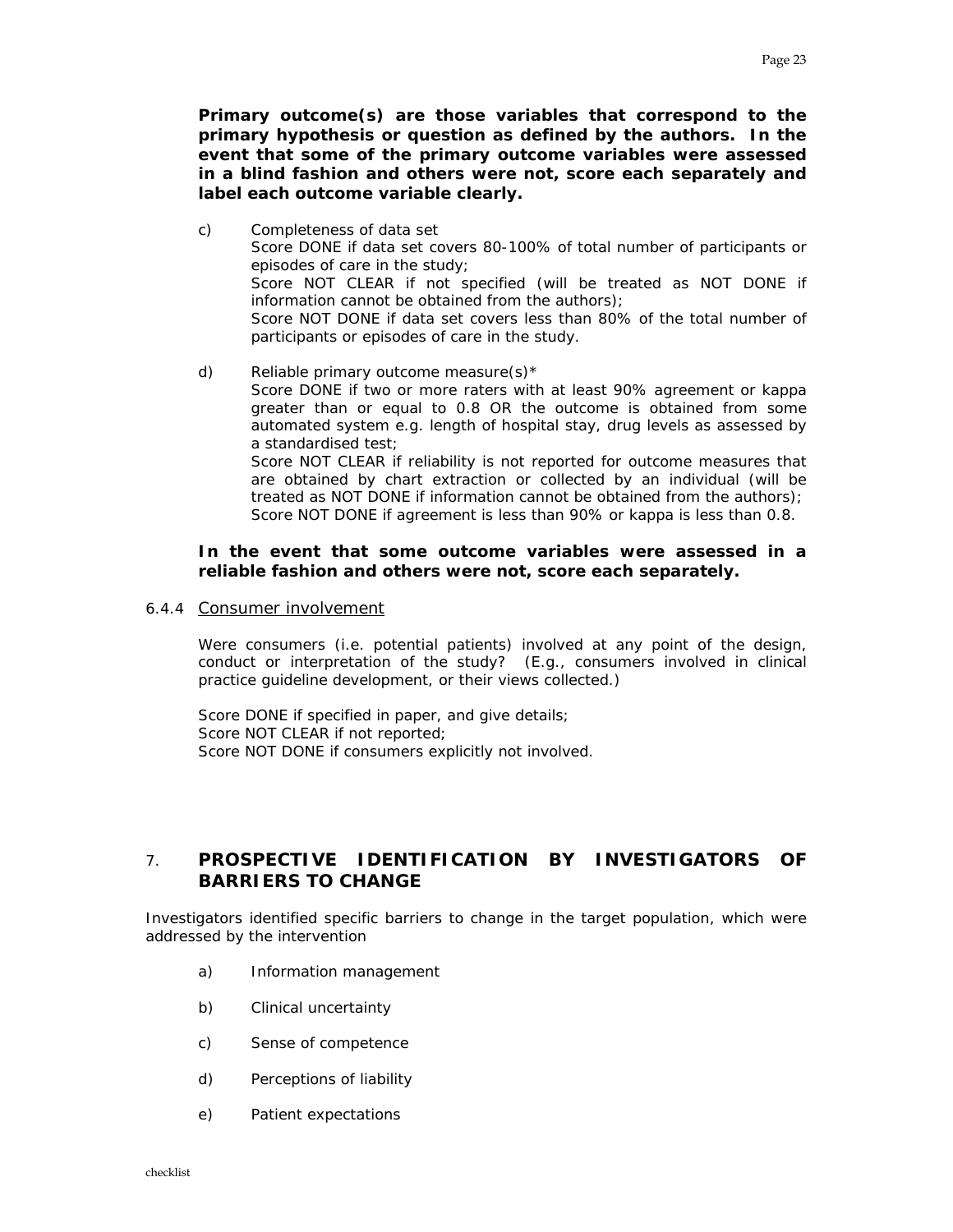- f) Standards of practice
- g) Financial disincentives
- h) Administrative constraints
- i) Other (please specify)
- j) NOT DONE
- k) NOT CLEAR

# 8. **INTERVENTION**

#### 8.1 **Characteristics of the intervention**

- a) Evidence base of recommendation. Score DONE if recommendations appear to be based on good evidence (e.g. there is clear reference to a systematic review or at least one randomised controlled trial); Score NOT CLEAR if not specified in the paper; Score NOT DONE if explicitly not evidence based.
- b) Purpose of recommendations
	- Appropriate management.
	- Cost containment.
	- Other (specify).
	- NOT CLEAR

#### 8.2 **Nature of desired change**

- a) Initiation of new management (i.e. the introduction of a new technology)
- b) Stopping introduction of new management
- c) Reduction of established management
- d) Increase established management
- e) Cessation of established management
- f) Modification of established management (e.g. increased management in one activity, reduction in another)
- g) NOT CLEAR

#### 8.3 **Format**

For each intervention state the medium employed

- a) Interpersonal
- b) Paper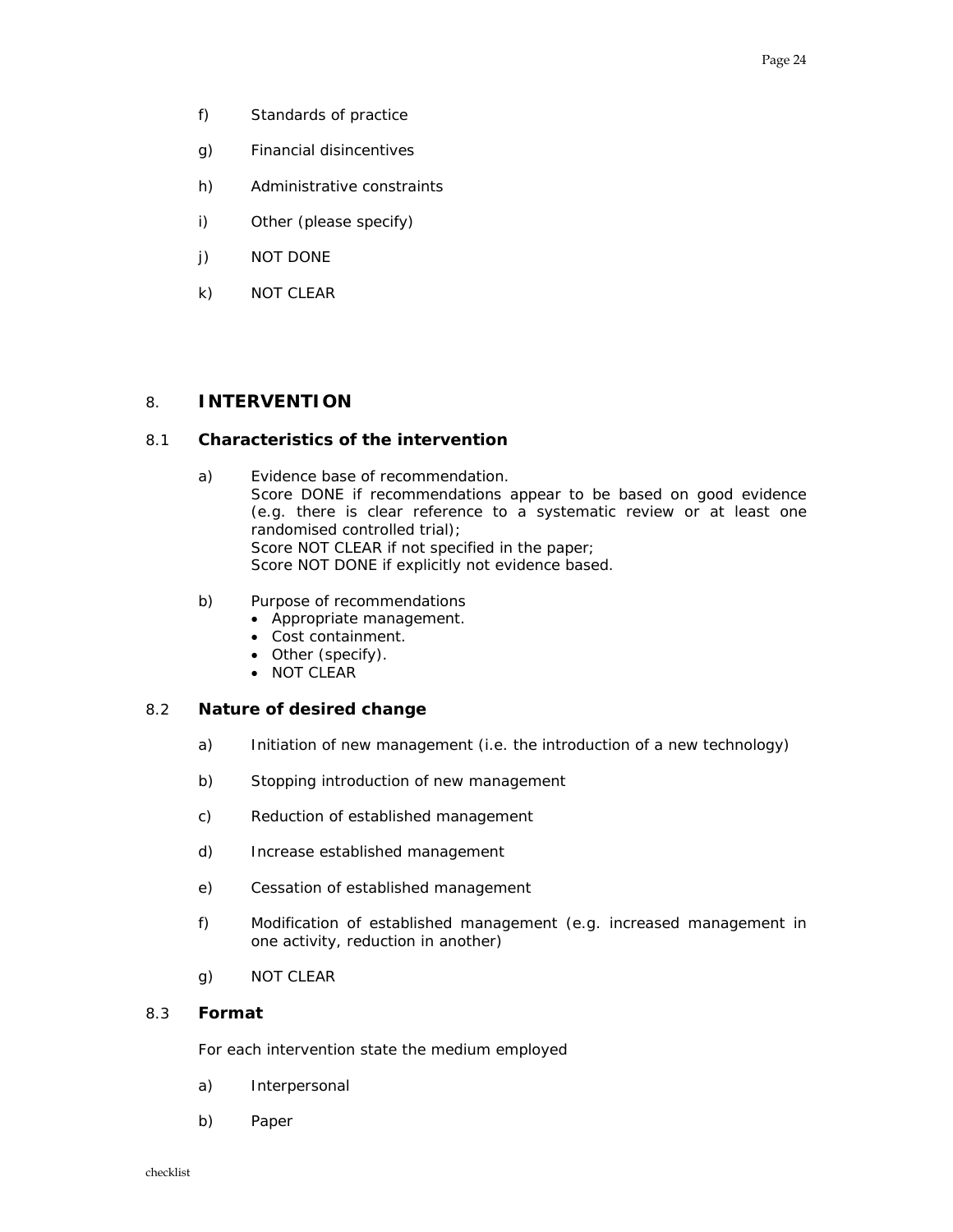- c) Audio/visual
- d) Computer/interactive
- e) Multiple media used
- f) Other (specify)
- g) NOT CLEAR

#### 8.4 **Source**

- a) Local clinicians
- b) Local expert body
- c) National professional expert body
- d) National government expert body
- e) International professional expert body
- f) International government expert body
- g) Other (specify)
- h) NOT CLEAR

## 8.5 **Intervention based upon implementation of clinical practice guidelines (i.e. based upon clear recommendations for practice**

Score DONE if specified in the paper; Score NOT CLEAR if not specified in the paper; Score NOT DONE if explicitly not based upon implementation of clinical practice guidelines.

# 8.6 **Clinical practice guidelines developed through formal consensus process**

Score DONE if formal consensus process described; Score NOT CLEAR if not specified in the paper, or if intervention did not appear to be based on the implementation of clinical guidelines; Score NOT DONE if explicitly not done.

# 8.7 **Recipient**

State whether each intervention was delivered to:

- a) Individual
- b) Group
- c) NOT CLEAR

#### 8.8 **Deliverer**

State who (or what) delivered the intervention (score all relevant):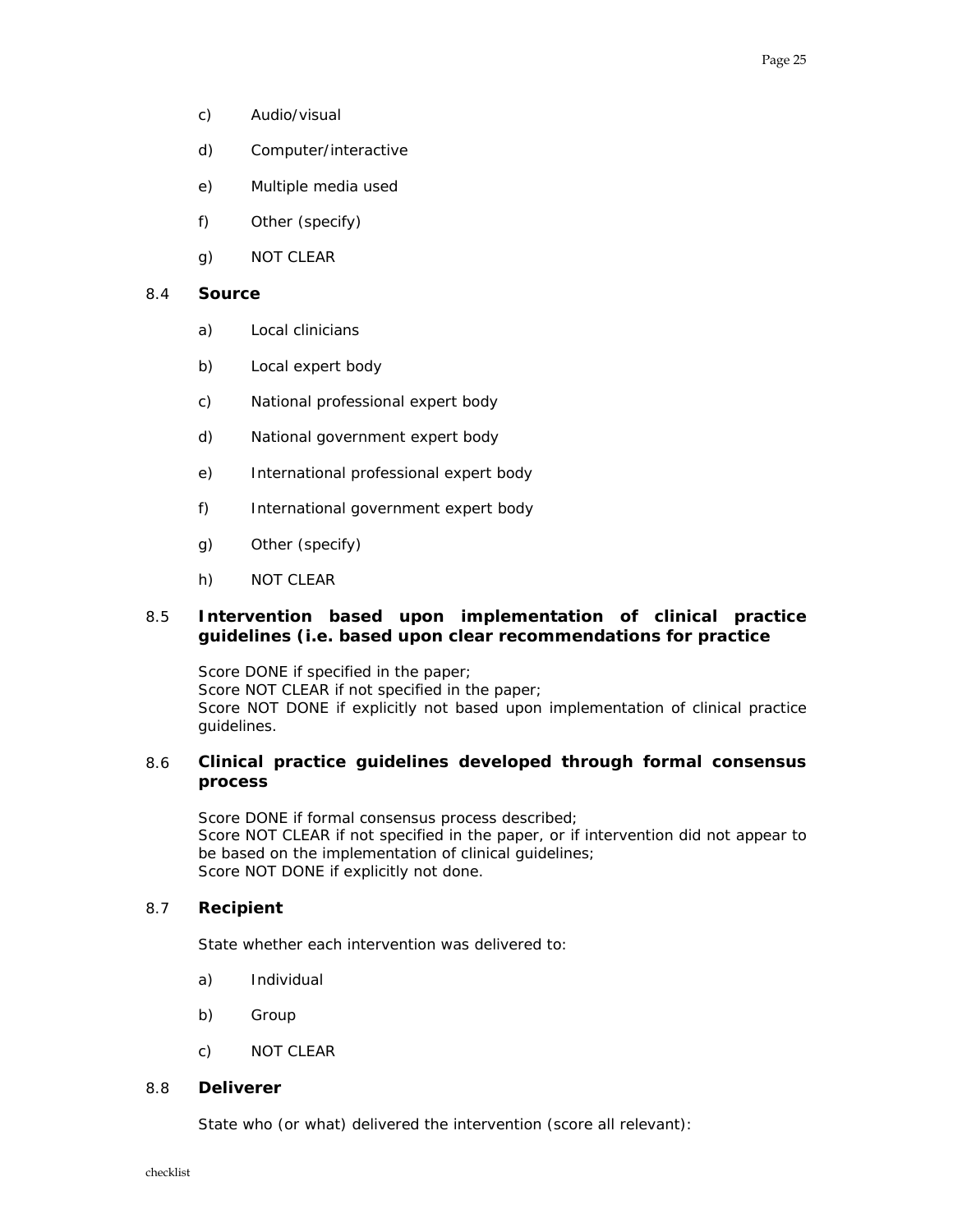- a) Pharmacist
- b) Local expert (state profession)
- c) Research worker
- d) Management representative
- e) Computer system
- f) Other (specify)
- g) NOT CLEAR

### 8.9 **Timing**

For each intervention, state the following (for each score NOT CLEAR if information is not available):

- a) Proximity to clinical decision-making (this item may be particularly relevant to audit and feedback and reminder interventions)
- b) Frequency/number of intervention events
- c) Duration of intervention

## 8.10 **Setting of intervention**

- a) In practice setting
- b) Not in practice setting
- c) NOT CLEAR

#### 8.11 **Source of funding**

- a) Governmental organisation
- b) Commercial organisation
- c) Health-care provider organisation
- d) Voluntary body (e.g. American Medical Association, British Medical Association)
- e) Charitable trust
- f) Research funding body (e.g. Medical Research Council)
- g) Other (specify)
- h) NOT CLEAR

#### 8.12 **Ethical approval**

- a) Score DONE if ethical approval sought and obtained for the study
- b) Score NOT CLEAR if not reported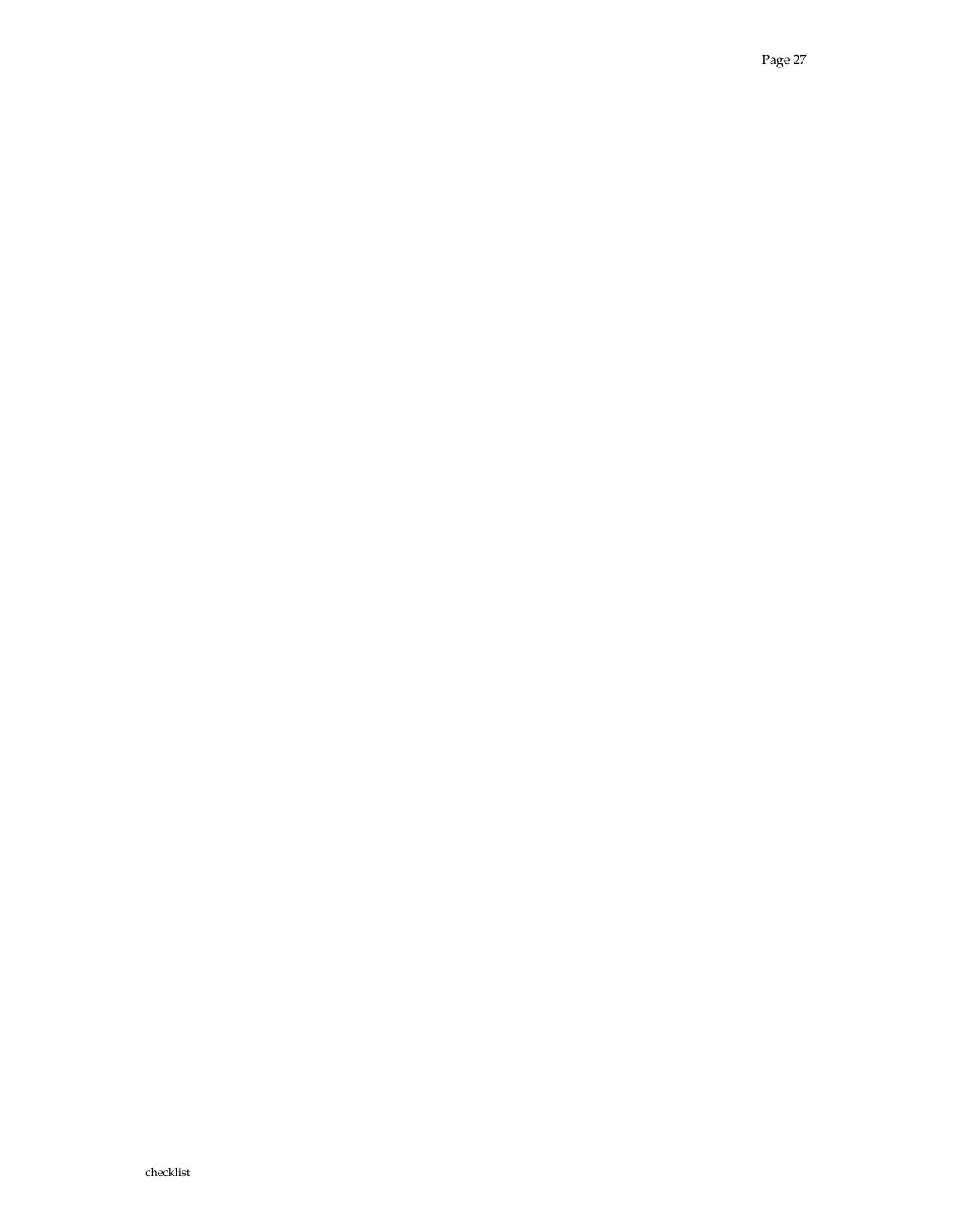# 9. **OUTCOMES**

#### 9.1 **Description of the main outcome measure(s)**

Report all the main outcomes described by the authors.

- a) Health professional outcomes/process measures (e.g. the number of drugs prescribed)
- b) Patient outcomes (e.g. the number of adverse drug events)
- c) Economic variables
	- Costs of the intervention: Score DONE if reported, and describe costs; Score NOT DONE if not reported
	- Changes in direct health care costs as a result of the intervention (e.g. drugs, hospital stays etc): Score DONE if reported, and describe costs; Score NOT DONE if not reported
	- Changes in non health care costs as a result of the intervention (e.g. patient travel or time off work for hospital visits): Score DONE if reported, and describe costs; Score NOT DONE if not reported
	- Costs associated with the intervention are linked with provider or patient outcomes in an economic evaluation (e.g. net cost per unit change in rate of prescribing, or cost per life year saved): Score DONE if reported, and describe ratio; Score NOT CLEAR if not adequately described in the paper; Score NOT DONE if there was no economic evaluation reported.

#### 9.2 **Length of time during which outcomes were measured after initiation of the intervention**

# 9.3 **Length of post-intervention follow-up period**

Score DONE if reported in the paper (specify length of follow-up period) Score NOT CLEAR if not reported in the paper Score NOT DONE if there was no follow-up period.

#### 9.4 **Identify a possible ceiling effect**

For example, there was little room for improvement in provider performance, because it was adequate without the intervention (based on baseline measurements or control group performance).

- a) Identified by investigator
	- Yes
	- No
	- NOT CLEAR
- b) Identified by reviewer
	- Yes
	- No
	- NOT CLEAR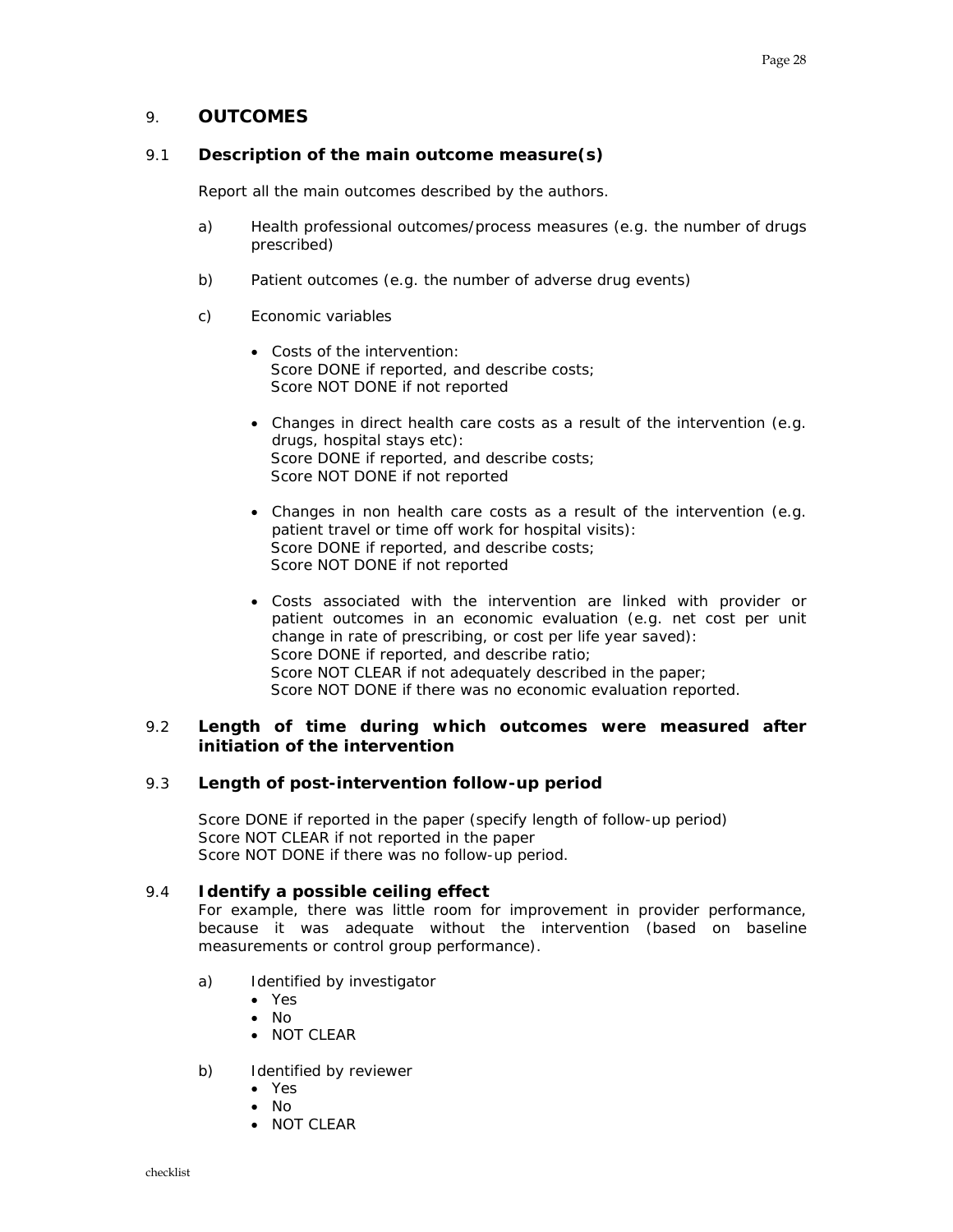#### 10. **RESULTS**

State the results as they will be entered in the review, and describe how these were calculated (e.g. relative percentage differences attributable to the intervention).

#### 10.1 **For RCTs and CCTs**

- a) State the main results of the main outcome(s), for each study group, in natural units.
- b) For each available comparison, report the baseline and post intervention differences between study and control groups, in natural units. Include statistical significance if reported. Indicate if the unit of randomisation and analysis were different.

In all cases, report a more favourable provider/patient outcome in the more active intervention group as a positive  $(+)$  finding (i.e. where differences in the groups are in the intended direction).

#### 10.2 **For CBAs**

- a) State the main results of the main outcome(s), for each study group, in natural units.
- b) For each study group, report baseline and post intervention results. Calculate the pre-post intervention difference for each outcome in natural units (i.e. the post-intervention outcome minus the pre-intervention outcome).
- c) For each available comparison, calculate the difference across study groups of the pre-post intervention change (i.e. if, for an outcome measure ΔE is the pre-post intervention change in the experimental/intervention group, and ΔC is the pre-post intervention change in the control group, this will be ΔE-ΔC).

Include statistical significance if reported.

In all cases, report a more favourable provider/patient outcome in the more active intervention group as a positive  $(+)$  finding  $(i.e.,$  where differences in the groups are in the intended direction).

#### 10.3 **For ITSs**

State the main results of the main outcome(s) in natural units.

In all cases, report a more favourable provider/patient outcome attributable to the intervention as a positive (+) finding (i.e. where changes in the outcomes are in the intended direction).

- a) Number of points pre and post
- b) Number of patients or measurement units (eg laboratory tests) in whole series
- c) Time interval between points
- d) Report pre and post intervention means
- e) Report absolute change in natural units
- f) Report percentage relative change
- g) Report the model used and statistical significance